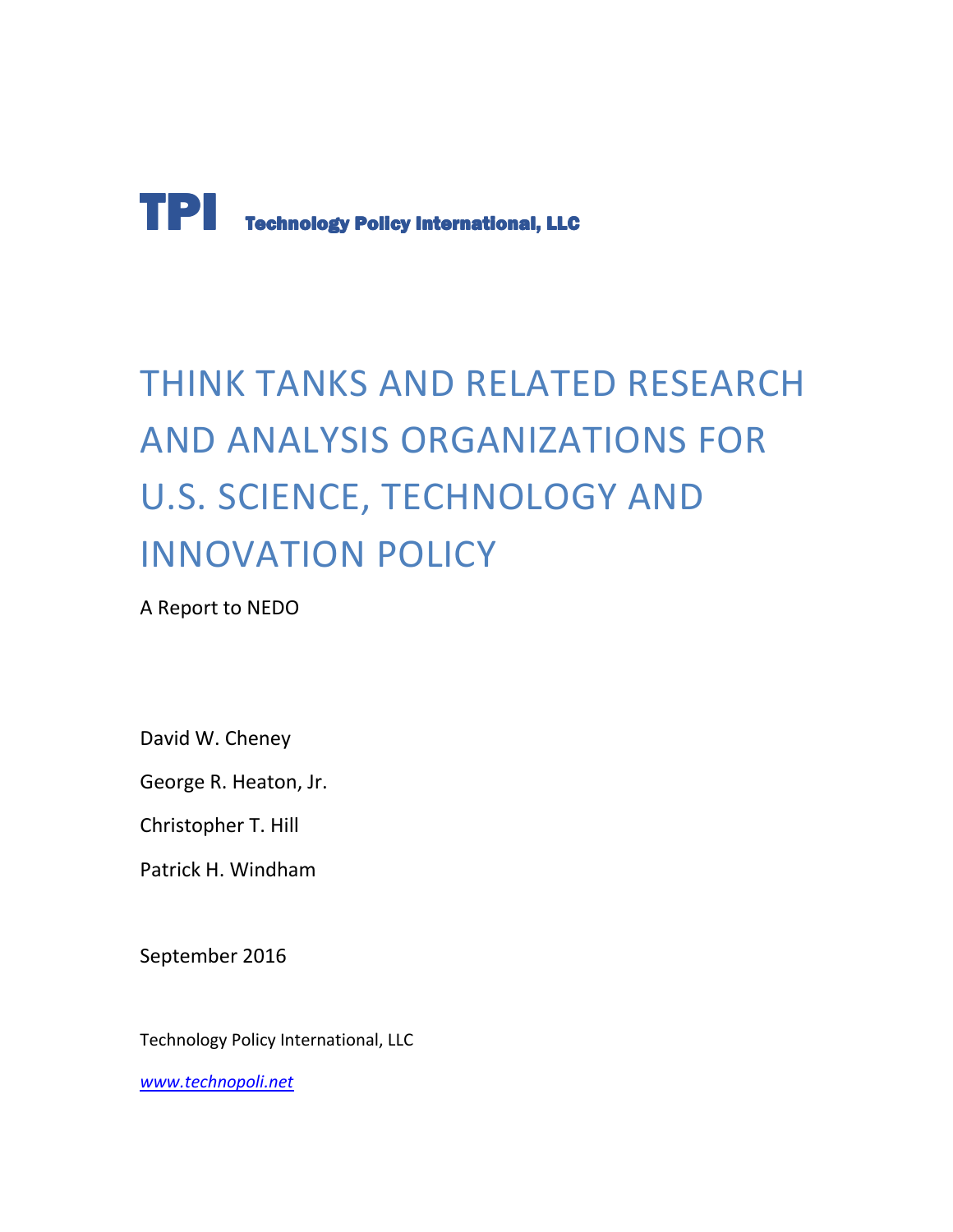#### PREFACE

The study underlying this report was commissioned by the Washington, D.C., office of Japan's New Energy and Industrial Technology Development Organization (NEDO) and was conducted by Technology Policy International, LLC.

The opinions expressed in this report do not necessarily reflect the views of NEDO or of other institutions with which the authors are affiliated.

| David W. Cheney             | George R. Heaton, Jr.        |
|-----------------------------|------------------------------|
| <b>Managing Partner</b>     | Partner                      |
| Silver Spring, MD           | Boston, MA                   |
| david.cheney@technopoli.net | george.heaton@technopoli.net |
| Christopher T. Hill         | Patrick Windham              |
| Partner                     | Partner                      |
| Knoxville, TN               | Arlington, VA                |

christopher.hill@technopoli.net patrick.windham@technopoli.net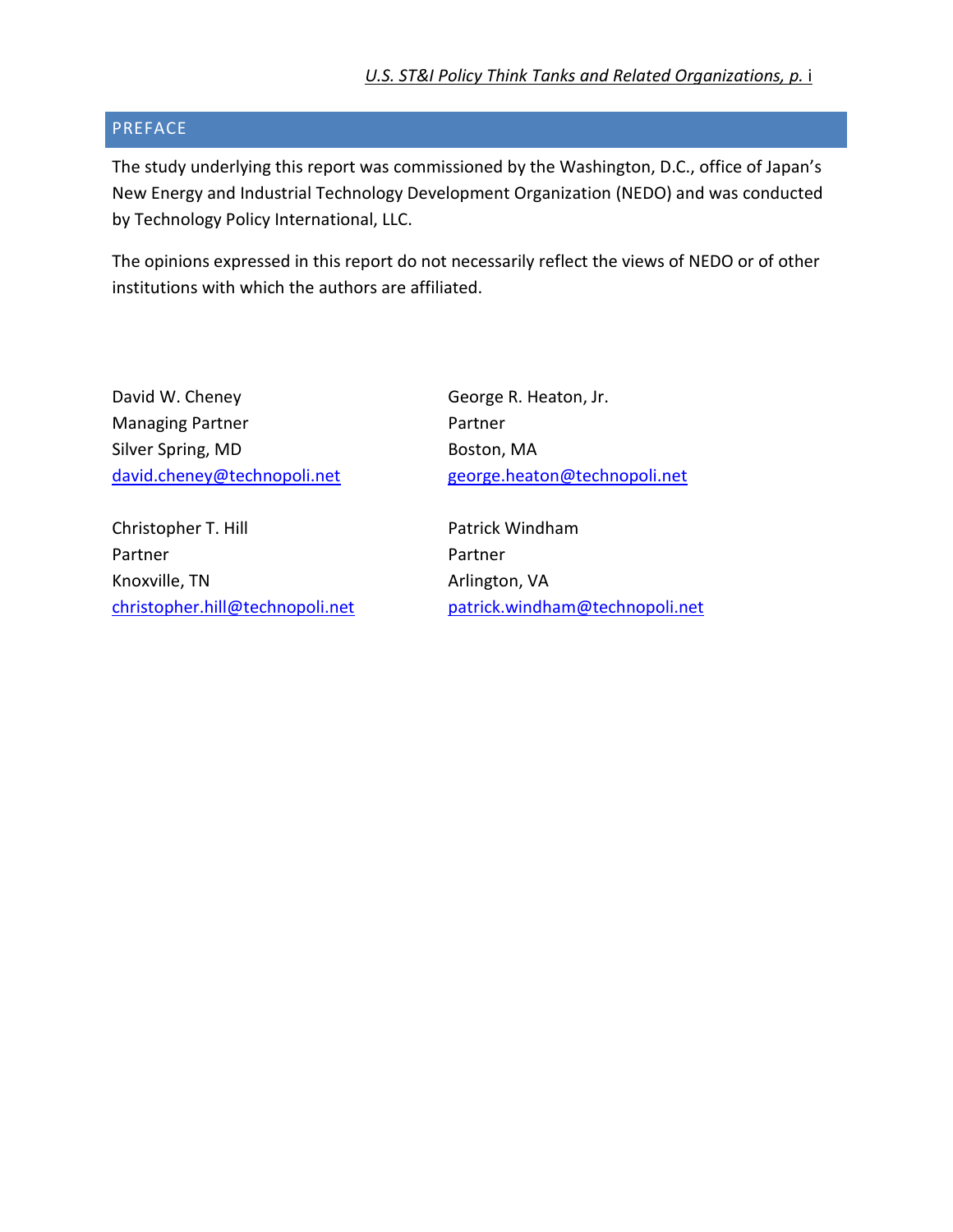#### ABOUT THE AUTHORS

*David W. Cheney* is a consultant and the former Director of the Center for Science, Technology and Economic Development at SRI International, where his work focused on planning and evaluating science, technology, and innovation programs and institutions, primarily in the United States and Middle East. He is also an adjunct professor at George Mason University. Before joining SRI in 1998, he was a senior executive in the U.S. Department of Energy, serving as director of the Secretary of Energy Advisory Board and advisor to the Deputy Secretary on industrial partnerships and national laboratories. He previously was a senior associate with the Council on Competitiveness, and an analyst with the Congressional Research Service. He has also held positions with the Internet Policy Institute, the Optoelectronics Industry Development Association, the Competitiveness Policy Council, and the Institute for Policy Science at Saitama University in Japan. He has a PhD in public policy from George Mason University, a MS in Technology and Policy from MIT and a BS in Geology & Biology from Brown University.

*George R. Heaton, Jr.* is a member of the faculty at the Worcester Polytechnic Institute in Massachusetts and an independent consultant in science and technology policy, environmental policy and law. Trained as a lawyer, Mr. Heaton has been on the faculty of the Massachusetts Institute of Technology, and has worked widely for public and private technical and policy institutions in the U.S. and abroad. Maintaining extensive professional and personal relations in Japan, Mr. Heaton was a Visiting Professor at Saitama University in 1986-87 and the First Foreign Scholar of the Ministry of Health and Welfare in 1989-90.

*Christopher T. Hill* is Professor Emeritus of Public Policy and former Vice Provost for Research at George Mason University in Fairfax, Virginia. He was a Senior Fellow at SRI International from 2011 until early 2016. After earning three degrees in chemical engineering and practicing in that field at Uniroyal Corporation and Washington University in St. Louis, he has devoted more than four decades to practice, research and teaching in science, technology and innovation policy, including service at MIT, the Office of Technology Assessment, the Congressional Research Service, the National Academy of Engineering/National Academy of Sciences and the RAND Critical Technologies Institute.

*Patrick H. Windham* is a consultant and university lecturer on science and technology policy. From 1999 to 2012 was a Lecturer in the Public Policy Program at Stanford University and more recently has taught at the University of California's Washington, DC, center and the University of Maryland. From 1984 until 1997 he served as a Senior Professional Staff Member for the Subcommittee on Science, Technology, and Space of the Committee on Commerce, Science, and Transportation, United States Senate. He helped Senators oversee and draft legislation for several major civilian science and technology agencies and focused particularly on issues of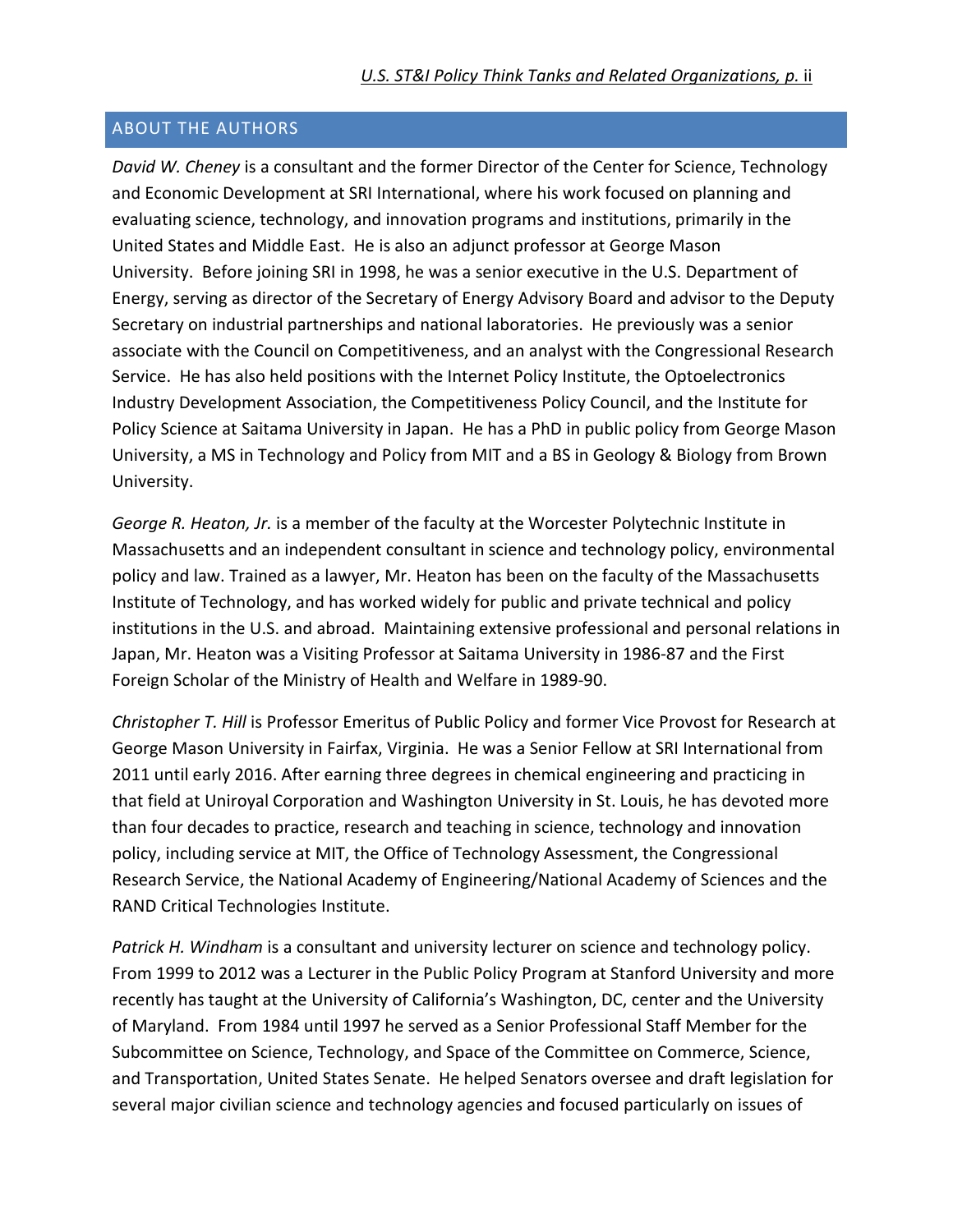science, technology, and U.S. industrial competitiveness. Mr. Windham received an A.B. from Stanford University and a Master of Public Policy degree from the University of California at Berkeley. He currently lives in Arlington, Virginia.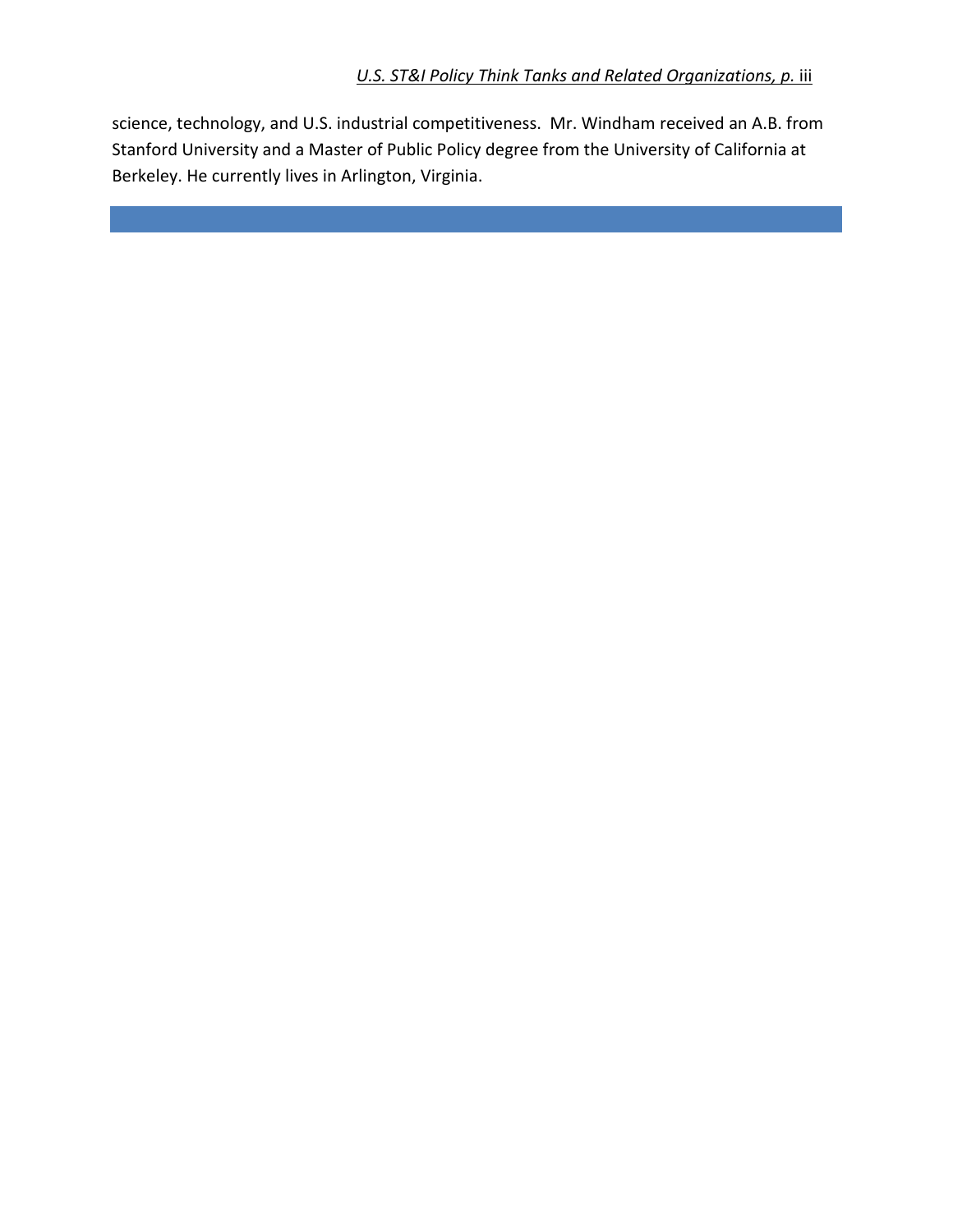# **U.S. ST&I Policy Think Tanks and Related Organizations, p. iv.**

| <b>TABLE OF CONTENTS</b>                                                                                            |    |
|---------------------------------------------------------------------------------------------------------------------|----|
|                                                                                                                     |    |
|                                                                                                                     |    |
|                                                                                                                     |    |
|                                                                                                                     |    |
|                                                                                                                     |    |
|                                                                                                                     |    |
|                                                                                                                     |    |
| Roles of Think Tanks and Related Organizations in the United States ________________________________ 5              |    |
|                                                                                                                     |    |
| Think Tanks in the Larger Ecosystem of Policy-Related Organizations _______________________________7                |    |
| Catalog of U.S. Think Tanks and Related Organizations in Science, Technology & Innovation                           | 9  |
|                                                                                                                     |    |
|                                                                                                                     |    |
|                                                                                                                     |    |
|                                                                                                                     |    |
|                                                                                                                     |    |
|                                                                                                                     |    |
|                                                                                                                     |    |
| National Academy of Sciences/National Academy of Engineering/ _________________________<br>$\overline{\mathbf{14}}$ |    |
|                                                                                                                     |    |
| American Association for the Advancement of Science: Center of Science, Policy, and Society                         |    |
|                                                                                                                     |    |
| Arizona State University, Institute for the Future of Innovation in Society ________________________ 15             |    |
|                                                                                                                     |    |
|                                                                                                                     | 16 |
| APPENDIX - Accessing Think Tanks and Related Organizations _____________________                                    | 18 |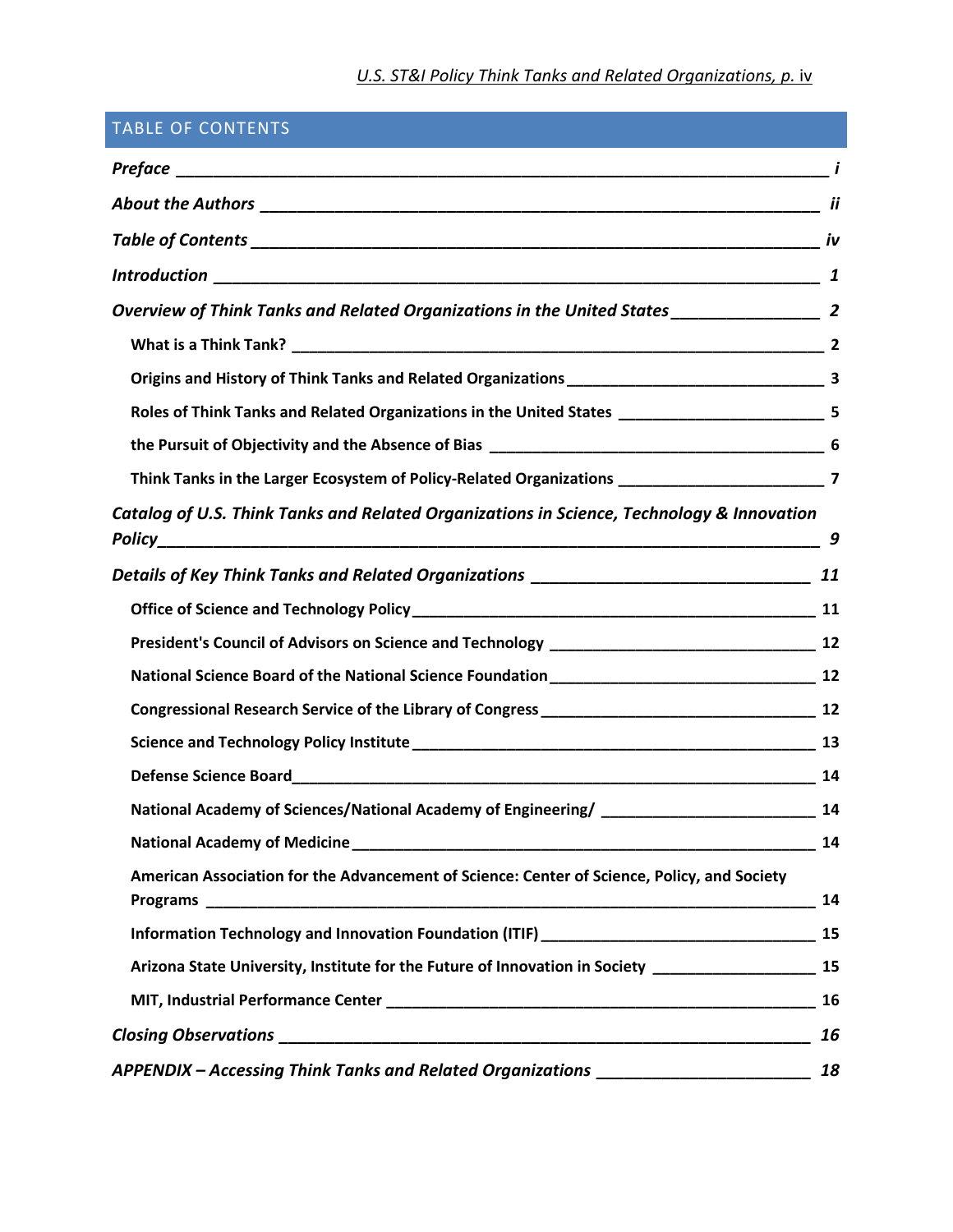# THINK TANKS AND RELATED RESEARCH AND ANALYSIS ORGANIZATIONS FOR U.S. SCIENCE, TECHNOLOGY AND INNOVATION POLICY

#### **INTRODUCTION**

.

This report identifies and assesses "think tanks" and related research and analysis organizations in the United States, especially in the Washington, DC, area, that make significant contributions to public policy dialogues regarding science, technology, and innovation policy (STIP). The report is intended as a guide to assist NEDO and others in focusing their attention on key organizations concerned with specific questions or specific perspectives on STI policy.<sup>1</sup>

The report begins with an overview of the concept of a "think tank" and discusses the origin and history of think tanks and related organizations, situating think tanks in the broader context of diverse research and analysis organizations that seek to inform and/or influence public policy making in the United States. The overview also addresses the roles that such organizations play in American public policy making.

Following the overview, we provide a selective catalog of organizations that seem especially important to science, technology and innovation policy. For a smaller number of what we consider to be especially influential organizations among those in the catalog, we present brief descriptions of their strengths and institutional settings. We focus here on organizations that contribute to general STI policy and pay less attention to groups that focus specifically on national security, energy, health, or information and computing issues.

A number of important think tanks and other organizations that address science, technology and innovation policy do so as part of a much broader agenda of policy-related topics. We include such organizations in this report so long as they make significant contributions to science, technology and innovation policy.

 $1$  An appendix to this report provides suggestions for effectively accessing the staff, activities and products of think tanks and related organizations.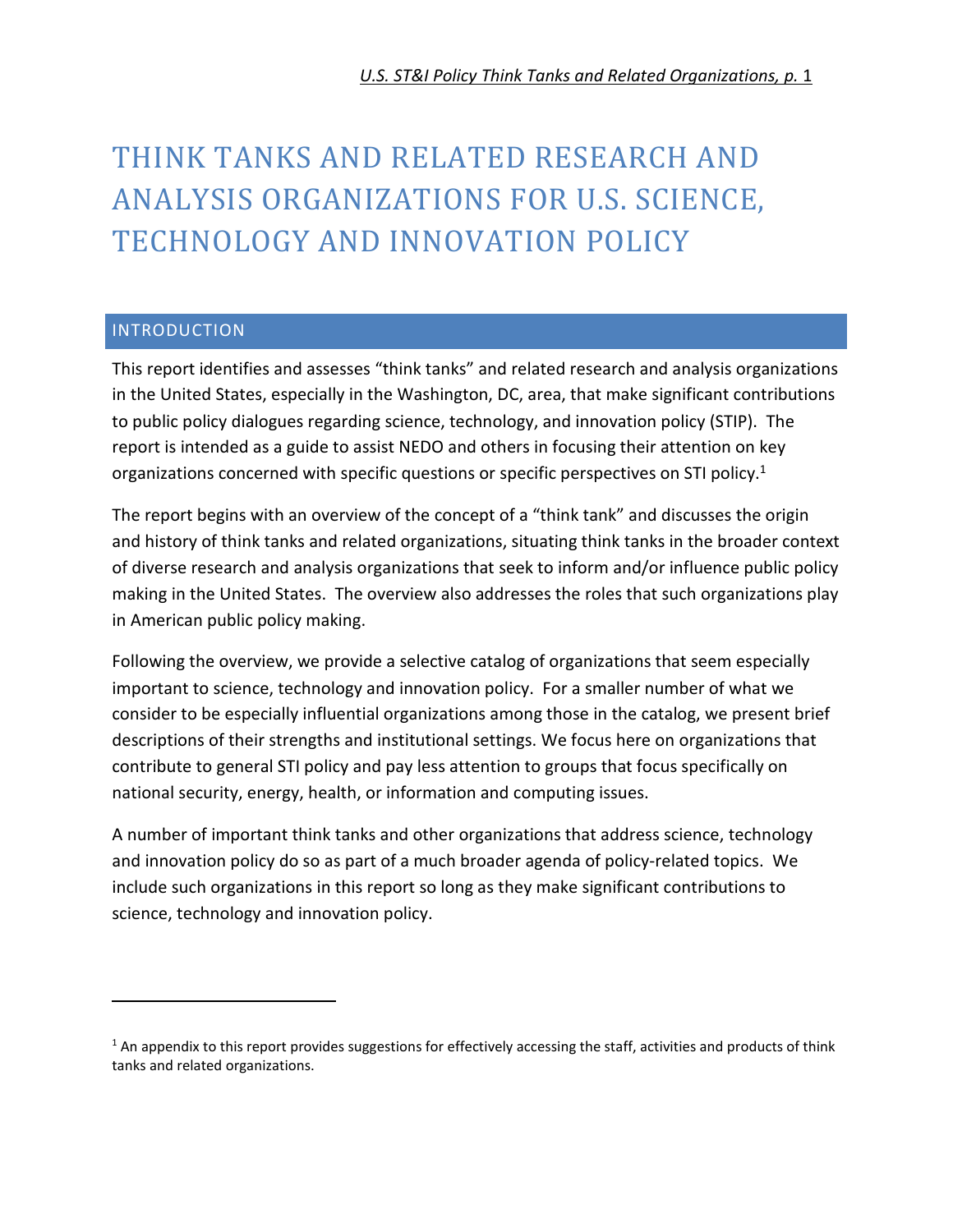This report draws on open source materials such as pubic web sites, reports, and other materials, as well as on the collective experience of the authors in serving in and working around such organizations.

#### OVERVIEW OF THINK TANKS AND RELATED ORGANIZATIONS IN THE UNITED STATES

#### WHAT IS A THINK TANK?

1

"Think tank" is an informal term with no legal definition. Various definitions have been used over time.<sup>2</sup> For the purpose of this paper, a think tank is an organization comprised of experts who study and analyze public policy issues, devise and assess alternative approaches to resolution of those issues, including policy alternatives, and communicate the results of their studies, analyses, and considerations of alternatives to decision makers, their staffs, and the public.<sup>3</sup>

Generally, think tanks are staffed by subject matter experts as well as by experts in research and analytical methods, communications, and public outreach. Most maintain at least a façade, if not the reality, of being objective, unbiased, and analytical, rather than seeking to promote or advance a particular policy agenda or set of values. They are usually thought of as operating in the "public interest" rather than in the interests of a particular group or institution. Think tanks typically do independent and original analyses of the issues they address, although often their analyses draw heavily on previous research and studies done by other organizations; sometimes their work might better be characterized as "synthesis" rather than "analysis." In addition, many, but not all, think tanks are multidisciplinary and draw on a range of analytical methods and disciplines as well as on diverse perspectives on the value-laden considerations that are always present in public policy debates.

<sup>&</sup>lt;sup>2</sup> For a history of the evolution and debate over the term "Think Tank", see Thomas Medvetz, Think Tanks in America, University of Chicago Press, 2012. The term was first applied in 1958 to the Center for Advanced Study in the Behavior Sciences based at Stanford, but the term has evolved so that this Center is no longer considered a think tank. In the 1970s, the term was applied extensively to U.S. government analytical contractors, but more recently has been applied mostly to independent, non-profit policy research organizations.

<sup>&</sup>lt;sup>3</sup> A Web search reveals many definitions of think tank, but most are variations on the definition offered above. Recently, Enrique Mendizabal, founder of the collaborative *On Think Tanks* published on line the results of his survey of the literature on the definition of think tanks that offers a useful compendium of concepts, definitions and characteristics of think tanks drawn from his review. The definitions and descriptive categories we use in this report are consistent with the findings from his review. See: "Different Ways to Define and Describe Think Tanks," https://onthinktanks.org/articles/different-ways-to-define-and-describe-think-tanks/ Accessed August 4, 2016.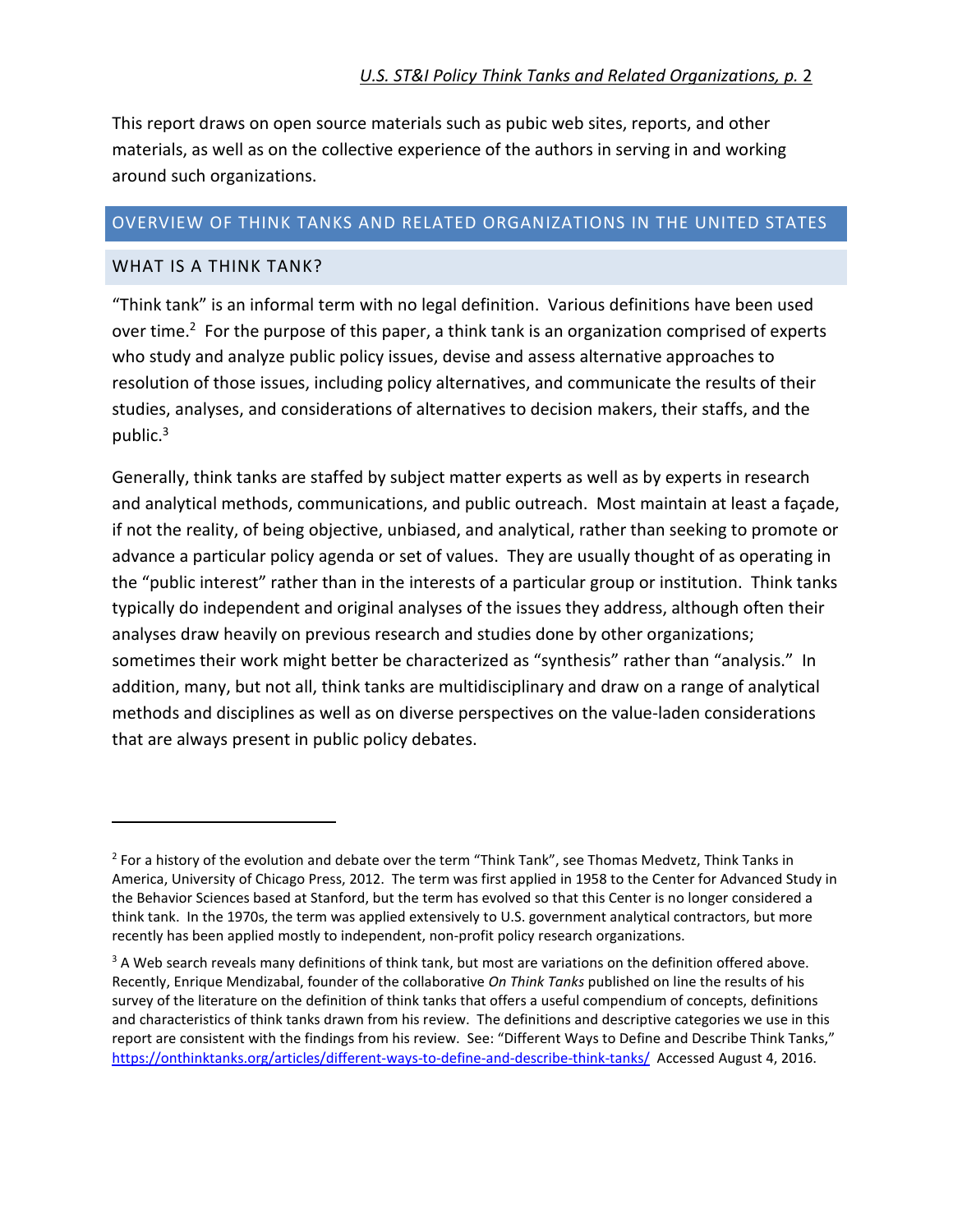Think tanks may receive financial support from diverse sources, including individuals, private foundations, governments, and the private sector, as well as from sales of reports and other products of their work.

Some people limit "think tanks" to independent, non-profit organizations, while others include organizations that conduct activities similar to those of think tanks, regardless of their organizational affiliations and structure. In this paper we include as "think tanks" both independent and government-affiliated policy research organizations. We also include, as "related organizations" examples of the myriad of other advisory committees, professional and industry associations, advocacy groups, and others that sometimes function like think tanks.

#### ORIGINS AND HISTORY OF THINK TANKS AND RELATED ORGANIZATIONS

Organizations similar to modern think tanks began to appear many years before the phrase, "think tank," was used as a name for such organizations. Early examples in the United States are the National Academy of Sciences (established in 1864), the Legislative Reference Service in the Library of Congress (founded in 1914 and renamed the Congressional Research Service in 1970), the Brookings Institution (whose roots are in the Institute of Government Research established in 1916), the National Bureau of Economic Research (established in 1920), the Social Science Research Council (established in 1923), the Cowles Commission for Economic Research--now the Cowles Foundation (established in 1932), the RAND Corporation (established in 1946 in the Douglas Aircraft Corporation and re-established as an independent organization in 1948), and Resources for the Future (established in 1952).

Other than the very early case of the National Academy of Sciences, which was created to provide scientific advice to the Government during the conduct of the American Civil War, the first wave of creation of institutions that came to be thought of as think tanks occurred during the Progressive Era in American politics (roughly the 1890s through the 1920s).<sup>4</sup> The Progressives were reformers who sought, among other things, to professionalize the conduct of public administration and the affairs of governments and to bring the scientific method to bear in understanding public issues and designing ways to address them. It is beyond the scope of this paper to examine the Progressive Era systematically, but we can note that the Progressives

1

<sup>4</sup> https://en.wikipedia.org/wiki/Progressive\_Era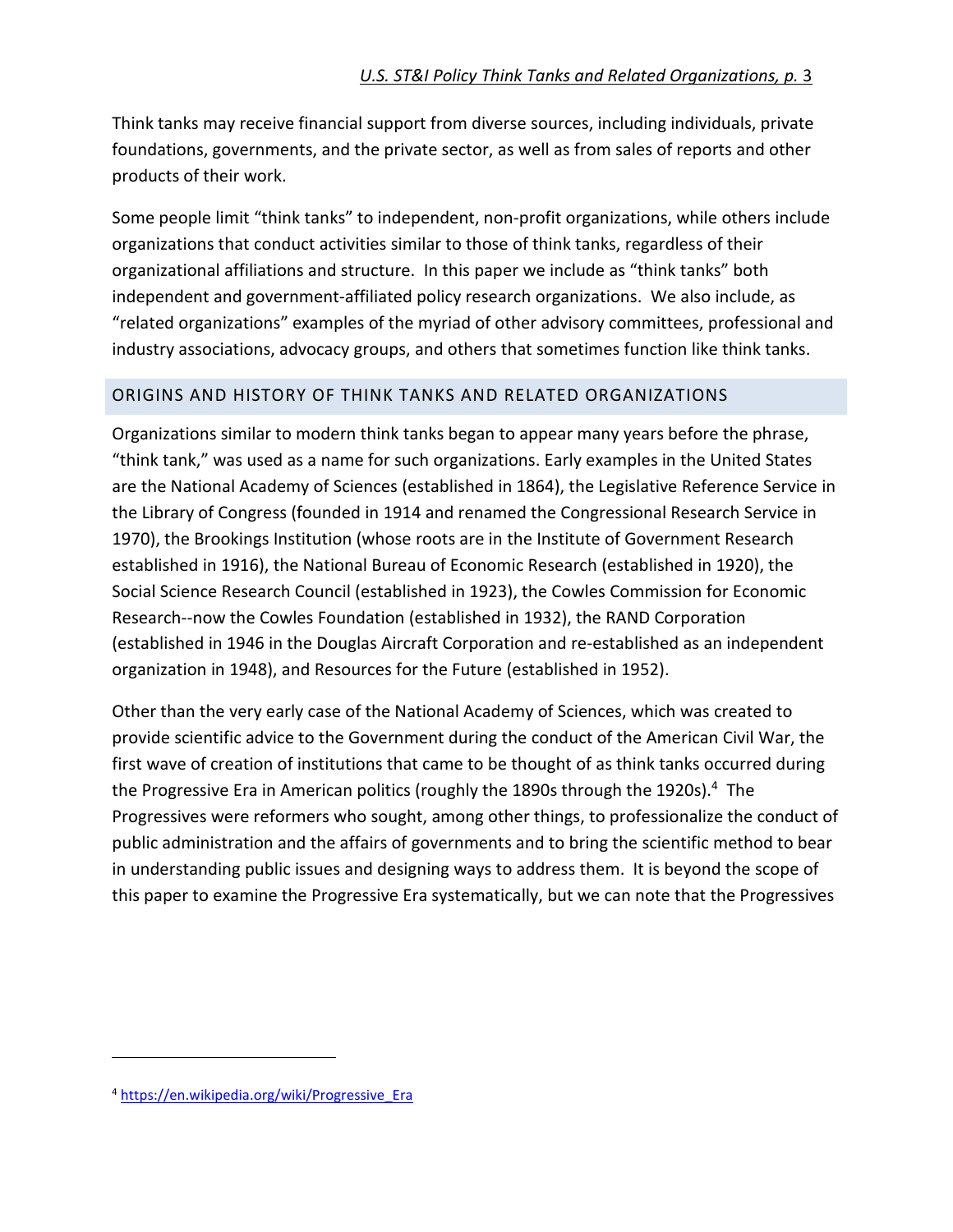had a great influence on the tone and style of American politics and governance not only in their own time but even up to the present day.<sup>5</sup>

In the years following the Progressive era, the increasing dependence of governance and public administration on science and expertise stimulated creation of many new think tanks in a wide array of policy domains. Among the seminal developments in the midst of the Great Depression of the 1930s were systematic studies of the suspected causes of the Depression and of ways to end it carried out by special commissions of experts acting much like modern think tanks. During World War II, the U.S. military establishment adopted nearly overnight the principles of what became known as "operations research," which is a staple commodity of defense think tanks like RAND, the Institute for Defense Analyses, the Center for Naval Analysis, and many others less-directly connected to the Department of Defense. The Administrative Procedure Act of 1948 codified requirements that Federal regulatory agencies base their policymaking and enforcement actions on the best available evidence, which greatly increased the demands of such agencies for think-tank type studies.<sup>6</sup> In addition to the agencies' needs for data and information to make regulatory decisions, non-governmental entities that have a stake in regulatory decision-making by the government are incentivized by the regulatory process to create and promote their own data and analyses in support of their positions.<sup>7</sup> The Great Society programs of the Johnson-Nixon era in the 1960s and 1970s created demands for new think tanks to provide a sound basis for creating and evaluating social welfare and educational programs of all kinds. By the late 1960s, concerns about the impact of rapid developments in and the use of new technologies brought demands for a new organization to study the effects of new technologies on society and the world; the result was establishment of the Congressional Office of Technology Assessment pursuant to a law passed in 1972.<sup>8</sup>

In 1990 Congress adopted legislation that established the Critical Technologies Institute (now called the Science and Technology Policy Institute, or STPI) to serve as a think tank for the

1

<sup>&</sup>lt;sup>5</sup> A prominent characteristic of present-day American politics is the re-emergence of an older style of "Populist" politics and governance that is skeptical of science and of expertise in any form. Analyzing this development is beyond the scope of this report.

<sup>&</sup>lt;sup>6</sup> The requirement for high quality data and analysis was reinforced by judicial decisions made in response to law suits filed in connection with adopting and/or enforcing Federal regulations. The courts have ruled that agencies must consider the public record of available and relevant information when taking action, so affected parties are naturally encouraged to supply data and analyses in support of their positions to government agencies.

<sup>&</sup>lt;sup>7</sup> It is sometimes said that any group that wants to have influence over the regulatory agencies must equip itself with its own report and associated cadre' of experts.

<sup>&</sup>lt;sup>8</sup> In 1995 Congress eliminated funding for the Office of Technology Assessment.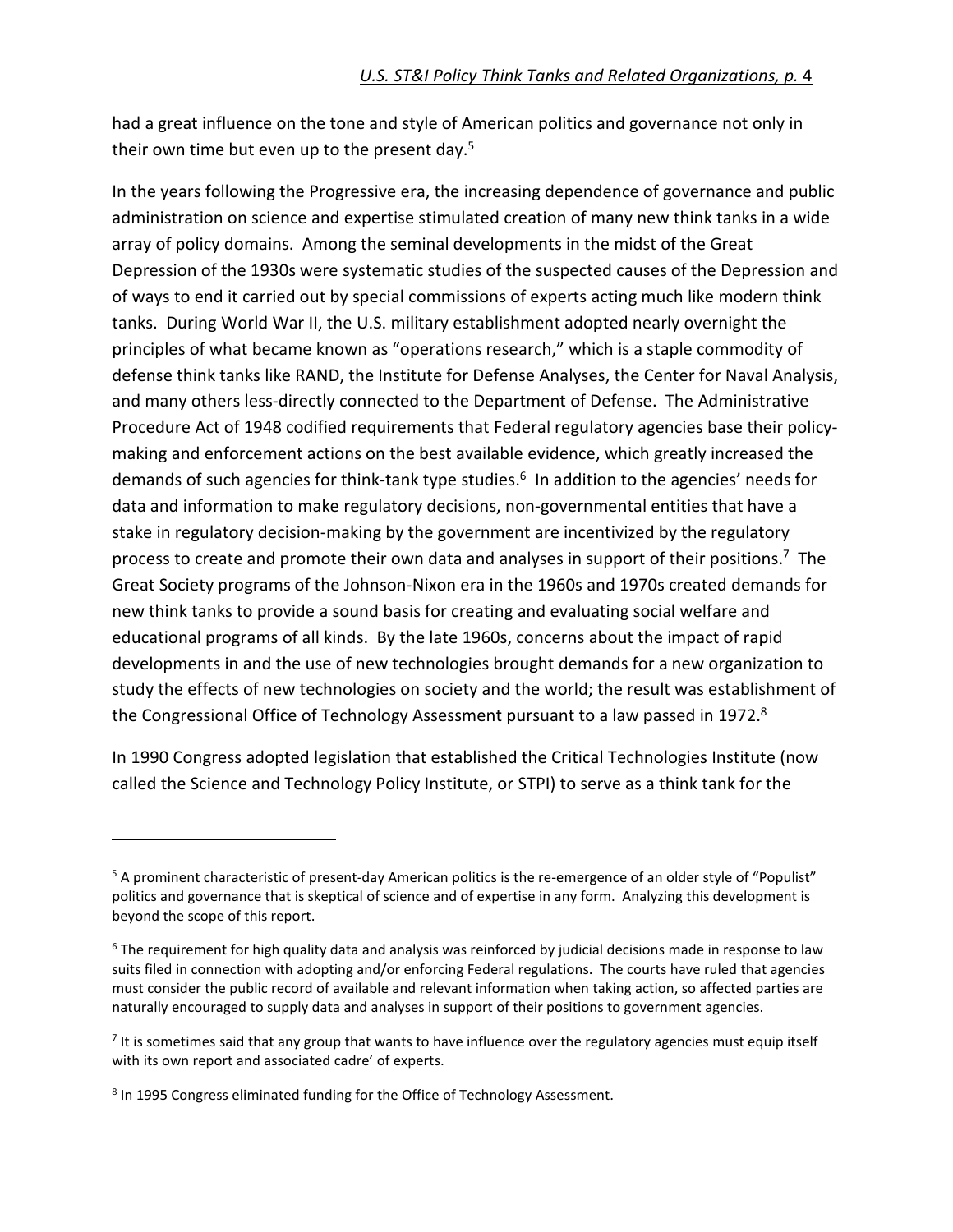White House Office of Science and Technology Policy.<sup>9</sup> In keeping with several think tanks that serve government agencies, STPI is today operated as a Federally Funded Research and Development Center (FFRDC) by the Institute for Defense Analyses.<sup>10</sup>

The formation of new think tanks and related organizations has proceeded nearly unabated over the past few decades, with one count suggesting that there are at least 1,500 such organizations in the United States.<sup>11</sup> While a few of these are part of the Federal Government or under its control, most are not. Rather, most are organized, operated, and funded by a wide variety of non-governmental organizations and interests. Such non-governmental organizations are critical contributors to the decentralized, pluralistic scheme of governance that characterizes the United States.

# ROLES OF THINK TANKS AND RELATED ORGANIZATIONS IN THE UNITED STATES

As implied by their history and definition, a primary role of think tanks and related organizations is to serve as a source of objective data collection and research, concept building, and policy analysis that is intended to help policymakers and the public craft and adopt more effective public policies.

Think tanks play other important roles as well. They often serve as training grounds for young professionals who intend to move into policymaking roles once they have developed a solid understanding of the relevant public policy systems. Later in their careers, some public policy professionals, especially those who serve in politically-appointed positions in the government, find employment in think tanks during periods when their political party is out of power.

Many think tanks host policy dialogues among experts, decision makers, or both. Such dialogues usually include experts from the host think tank, often along with others from academia, interest groups, other think tanks, and other countries. They also include independent policy professionals, retirees who have served in key policy positions, members of the press, and others who can contribute their expertise to enriching the dialogue. In addition,

.

<sup>&</sup>lt;sup>9</sup> https://en.wikipedia.org/wiki/Science\_and\_Technology\_Policy\_Institute

 $10$  For a discussion of the use of FFRDC contracts to operate study and analysis centers for the U.S. Government, see the TPI report to NEDO, "Institutions to Perform Government R&D," full text on-line at: http://www.technopoli.net/yahoo\_site\_admin1/assets/docs/Government\_RD\_Institutions.4184933.pdf

<sup>&</sup>lt;sup>11</sup> This estimate comes from James G. McGann, editor, Think Tanks and Policy Advice in the US: Academics, Advisors and Advocates, Routledge, 2007. If anything, 1500 seems likely to be a lower bound on the number of such organizations in 2016.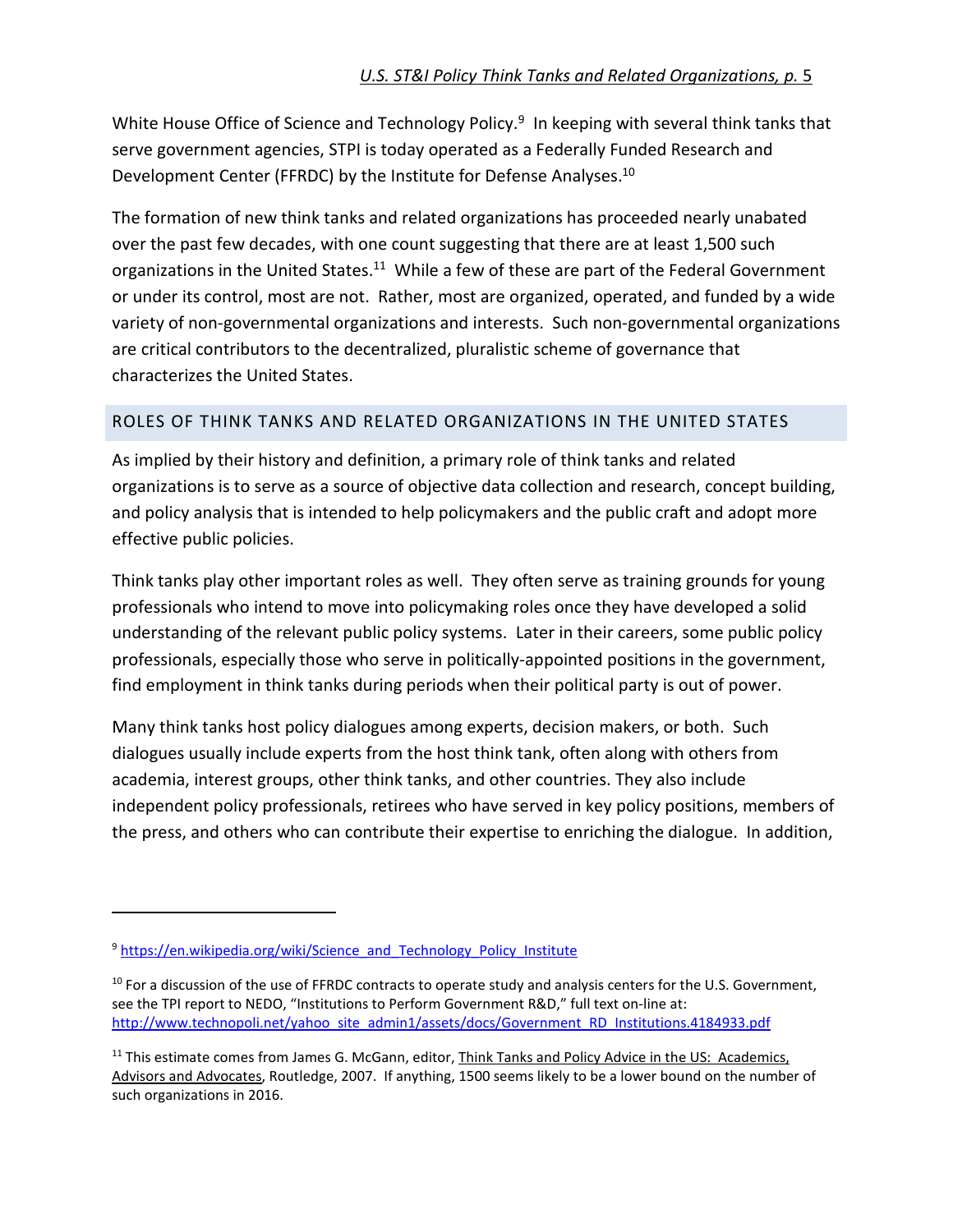in Washington, think tanks frequently host seminars or speeches by authors of important new books on policy topics, many of which are open to the public.

The press frequently turns to experts in think tanks to provide expert commentary on newsworthy issues of the day. Top-level policy makers, up to and including the President, may invite experts from think tanks to discuss important issues, often in private sessions where experts are asked to provide not only their expertise but also their personal views on the best course of action.

Think tanks can serve as honest brokers of information and views on public policy alternatives, especially when experts from different interest groups have divergent perspectives on issues. They may play this role by hosting debates, doing meta-analyses that systematically compare and contrast the published works of those opposing experts, or otherwise serving as forums for in-depth engagement around differences of view.

# THE PURSUIT OF OBJECTIVITY AND THE ABSENCE OF BIAS

Not all think tanks aspire to being objective. In fact, some are organized to provide data and analyses that support and buttress the views of their sponsors. Some such "advocacy think tanks" are quite transparent about what they are doing—they make it clear that they have a point of view, that that point of view supports their sponsors, and that they intend to promote that point of view at every opportunity. Other advocacy think tanks are less transparent—they present their work as if it were objective and free of bias, even though it may incorporate assumptions and frameworks that ensure that study results are in line with their preferences. Even organizations that aspire to be as objective and unbiased as possible find it exceedingly difficult to achieve such a pure state in practice. Furthermore, the expert staff members of think tanks are usually by nature intensely interested in and passionate about public policy issues; otherwise, they would not likely have chosen service at a public policy think tank as a career. It is very challenging for individual authors who have strong views on issues to write about those issues without bringing their implicit biases into their work.

Another factor that influences the objectivity of think tanks is the large amounts of money needed to sustain them. While some think tanks are supported by relatively neutral sources of funds to pay for their work, such as governments or well-established private foundations, others depend heavily on funds from companies, industrial associations, advocacy groups, wealthy individuals, and various foreign interests to sustain them. Over the last few decades, think tanks have become an increasingly important mechanism through which interest groups seek to shape public policy, both through support of advocacy think tanks and through subtle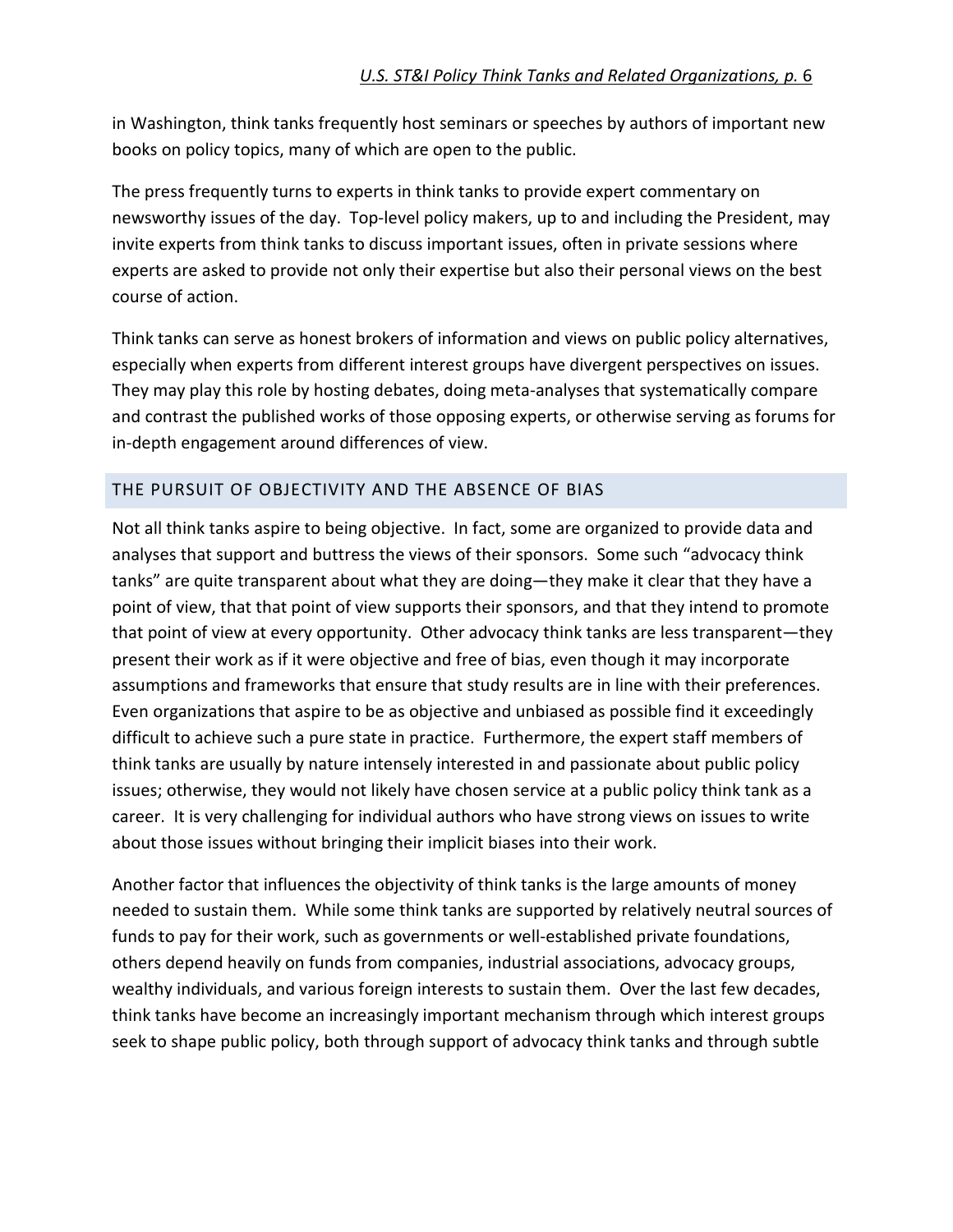support of think tanks that purport to be neutral and unbiased.<sup>12</sup> Thus, in judging whether a particular think tank report or other product is objective and free of bias, readers and users need to be aware of both who worked on the study and wrote its report and who paid for it.

Given this background, users of think tank products should not be surprised that the personal preferences of the authors of studies and reports, as well as of their funders and supporters, echo through the work they produce.<sup>13</sup> It is our view that objectivity and lack of bias are laudable goals to which think tanks should aspire, but that they are not goals that a think tank or its authors ever reach.<sup>14</sup>

#### THINK TANKS IN THE LARGER ECOSYSTEM OF POLICY-RELATED ORGANIZATIONS

As discussed earlier, many other types of policy research and analysis organizations have some of the characteristics of think tanks and/or provide some of the same services to American policymakers and society. It is not always easy to distinguish among these types or to draw a clear line between those that are think tanks and those that are not. Among the closely related types of organizations are:

- Special government commissions and study panels
- Policy and planning bureaus of Federal government departments and agencies
- Congressional special committee staff studies

.

- Congressional special interest caucuses and Member organizations
- Policy and planning staffs of international financial and other institutions

<sup>14</sup> A recent two-part article in The New York Times details somewhat surprising conflicts of interest at major U.S. think tanks, especially but not only at the Brookings Institution. See: Eric Lipton and Brooke Williams, *"Researchers or Corporate Allies? Think Tanks Blur the Line,"* The New York Times, August 7, 2016, at: http://www.nytimes.com/2016/08/08/us/politics/think-tanks-research-and-corporate-lobbying.html and Eric Lipton, Nicholas Confessore and Brooke Williams, *"Think Tank Scholar or Corporate Consultant? It Depends on the Day,"* The New York Times, August 8, 2016, at: http://www.nytimes.com/2016/08/09/us/politics/think-tankscholars-corporate-consultants.html

<sup>&</sup>lt;sup>12</sup> Silverstein, Ken, "Pay-to-Play Think Tanks: Institutional Corruption and the Industry of Ideas," June 15, 2014. See: https://drive.google.com/file/d/0B5MMPY9ZYoG1ajB5TjRhRnVCZ2M/edit

 $13$  Many leading think tanks have elaborate and costly systems that seek to minimize both intended and inadvertent bias in their work. These include extensive use of external advisory panels, review of draft studies by peer colleagues as well as by external experts associated with diverse institutions and points of view, and encouragement of their experts to publish versions of their work in leading peer reviewed journals in order to subject it to the rigor of both pre-publication peer view and post-publication evaluation and critique by much greater numbers of readers. Many think tanks also require disclosure of potential conflicts of interests by all who participate in producing a report or study under their auspices and some even prohibit participation by persons who have evident conflicts of interests.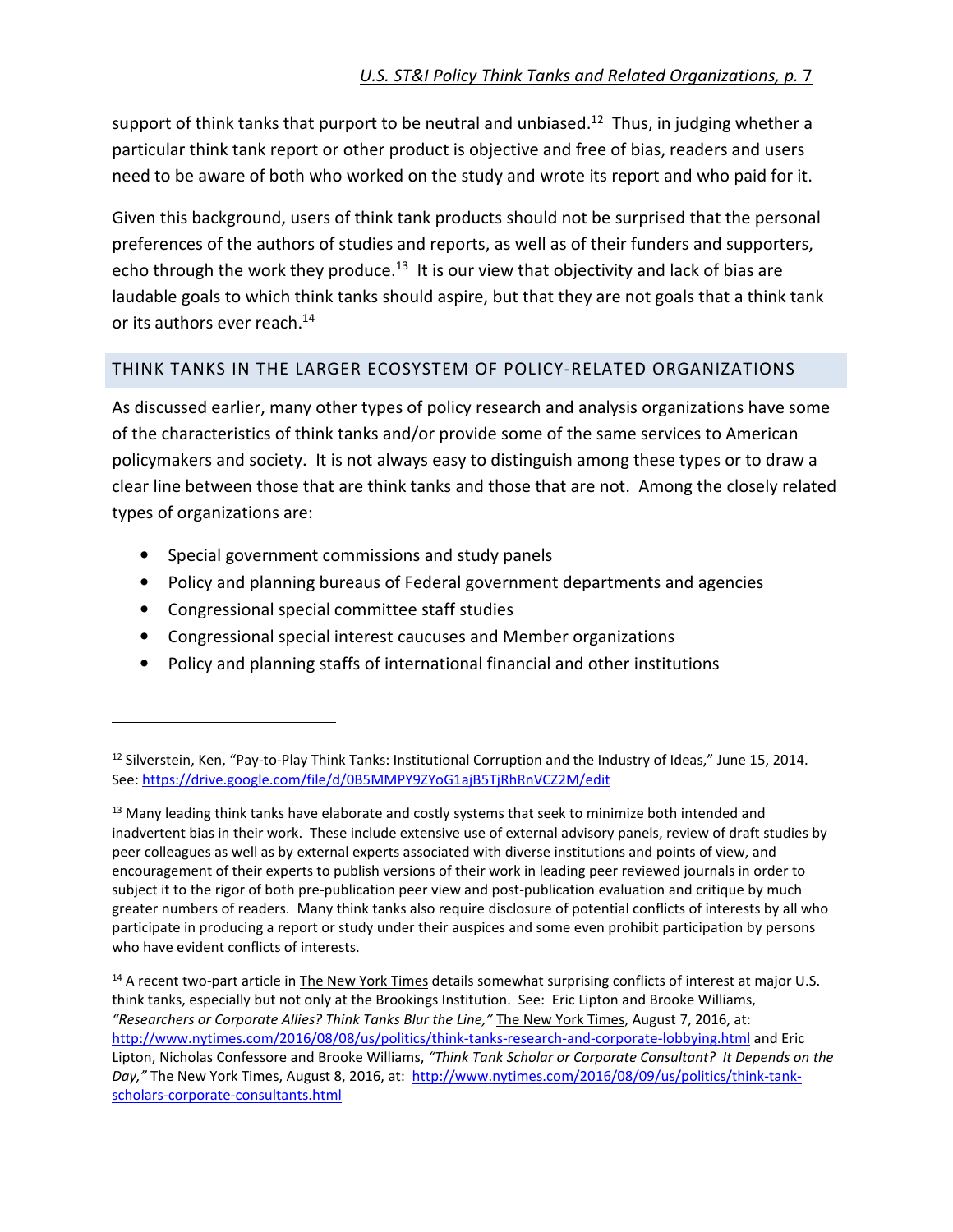- Management consulting companies
- Data and analysis departments of industrial trade associations and of labor unions
- Issue-based non-profit advocacy organizations
- Research units of political parties and other special interest groups
- Higher education institutions
	- o Centers
	- o Policy schools
- Public policy offices and special study committees of professional and scientific societies and associations
- Analytical departments of law firms and lobbying and public relations companies
- Non-profit research institutes

j

• Analytical departments of private foundations

Collectively, across all fields of public policy, there are thousands of such organizations in the United States, many of which have headquarters or offices in the Washington, DC, area. These organizations vary greatly in size, influence, commitment to objectivity versus commitment to a particular policy or program choice, degree of professionalization, and so on. Many of them are held in high regard within the policy and think tank communities; in fact, staff members of these sorts of organizations are often represented within the analytical and outreach activities carried out by think tanks as participants, reviewers, or even sponsors. Other organizations are understood to be heavily biased in support of a particular point of view or set of interests. While their writings can be very useful in understanding how one side sees a controversial issue, they are not usually thought of as reliably disinterested, even-handed or objective.<sup>15</sup>

It is beyond the scope of the present report to review, analyze or catalog all of the other organizations that inhabit the same general "space" as do public policy think tanks. Suffice it to say that an organization may appear to be an objective think tank but may actually use the methods of research and analysis to devise and promote an agenda of policy action that is entirely in the interests of its own constituents and is not focused on the broader public interest.

 $15$  It is not easy to determine the degree to which a think tank or other policy research and analysis organization offers objective and unbiased advice and analyses. Furthermore, a judgment about whether a particular organization is unbiased/objective is itself influenced by the biases of the person who is making the judgment. There is no substitute for consultation with a diverse set of experts and observers when one is trying to decide whether an organization is suitably free of bias.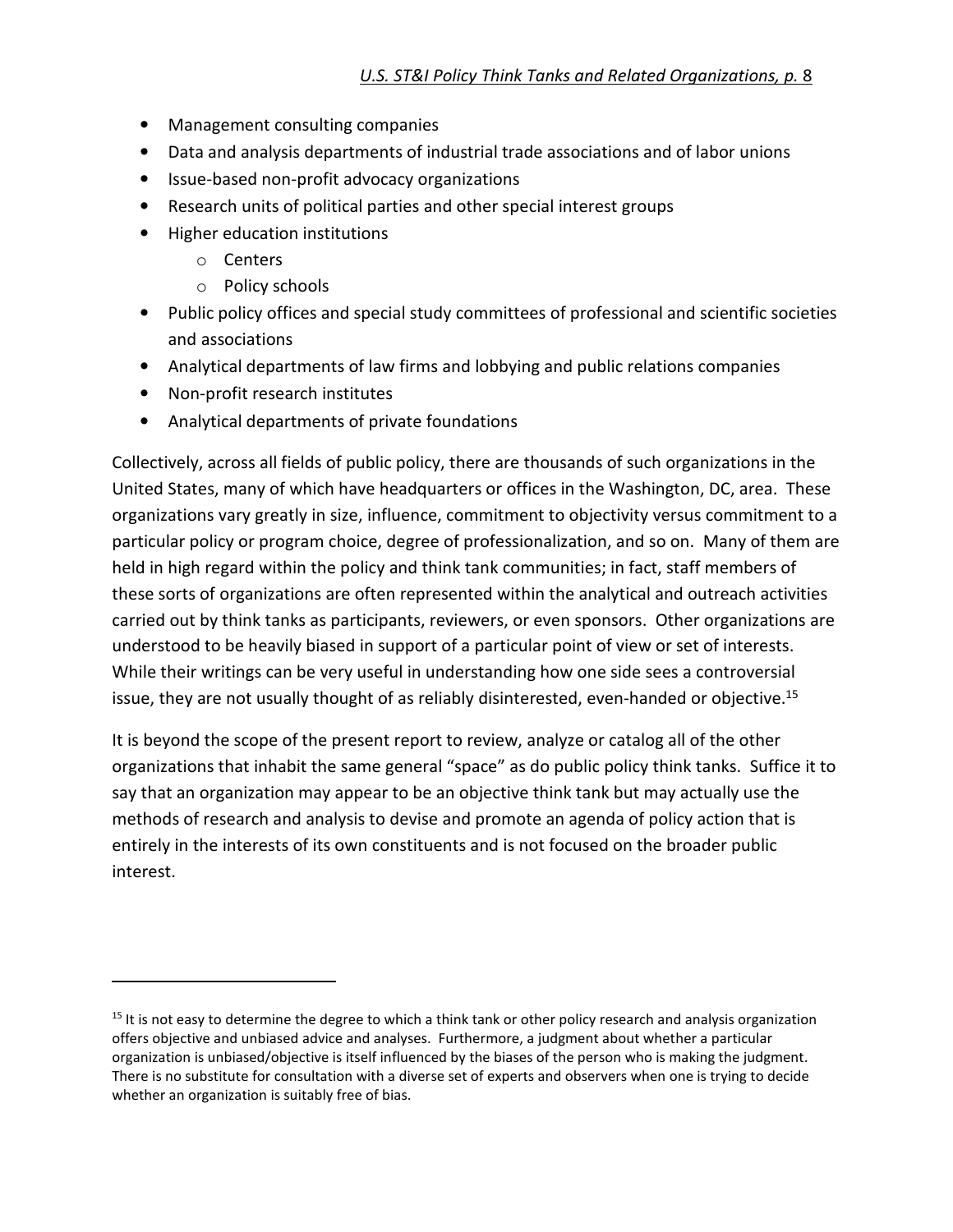# CATALOG OF U.S. THINK TANKS AND RELATED ORGANIZATIONS IN SCIENCE, TECHNOLOGY & INNOVATION POLICY

Here we present a catalog of selected U.S. think tanks and related organizations that specialize in aspects of the fields of science, technology and innovation policy. The catalog is based on the authors' collective knowledge of the think tank and related organization world, supplemented by a systematic Web search of literature in the area.

The catalog is selective in two senses. First, we have included those organizations that the authors believe are the most significant and have the greatest influence in contemporary policy making regarding science, technology and innovation. Second, we have excluded organizations that focus narrowly on biomedical, ICT, environment, energy, and national security matters involving science, technology and innovation.

Following the catalog, we provide additional information for a subset of the think tanks and organizations that, in the judgment of the authors, are especially influential in the public policy arena in Washington, DC. In the catalog, these organizations are indicated by a leading  $\star$ .

| <b>Federal Government Entities</b>        |                                                          |
|-------------------------------------------|----------------------------------------------------------|
| Office of Science and Technology<br>₩     | https://www.whitehouse.gov/administration/eop/ostp       |
| Policy                                    |                                                          |
| National Science Board of the<br>×        | http://www.nsf.gov/nsb/                                  |
| National Science Foundation               |                                                          |
| National Economic Council                 | https://www.whitehouse.gov/administration/eop/nec        |
| <b>Council of Economic Advisors</b>       | https://www.whitehouse.gov/administration/eop/cea        |
| Congressional Research Service of         | https://www.loc.gov/crsinfo/                             |
| the Library of Congress                   |                                                          |
| <b>Government Accountability Office</b>   | http://www.gao.gov/                                      |
|                                           |                                                          |
| <b>Federally Affiliated Entities</b>      |                                                          |
| ★<br>President's Council of Advisors on   | https://www.whitehouse.gov/administration/eop/ostp/pcast |
| Science and Technology                    |                                                          |
| <b>Science and Technology Policy</b><br>Ħ | https://www.ida.org/stpi.php                             |
| Institute                                 |                                                          |
| Defense Science Board                     | http://www.acq.osd.mil/dsb/                              |
| Defense Innovation Board                  | http://www.defense.gov/News/News-Releases/News-          |
|                                           | Release-View/Article/857710/secretary-carter-names-      |
|                                           | additional-members-of-defense-innovation-advisory-board  |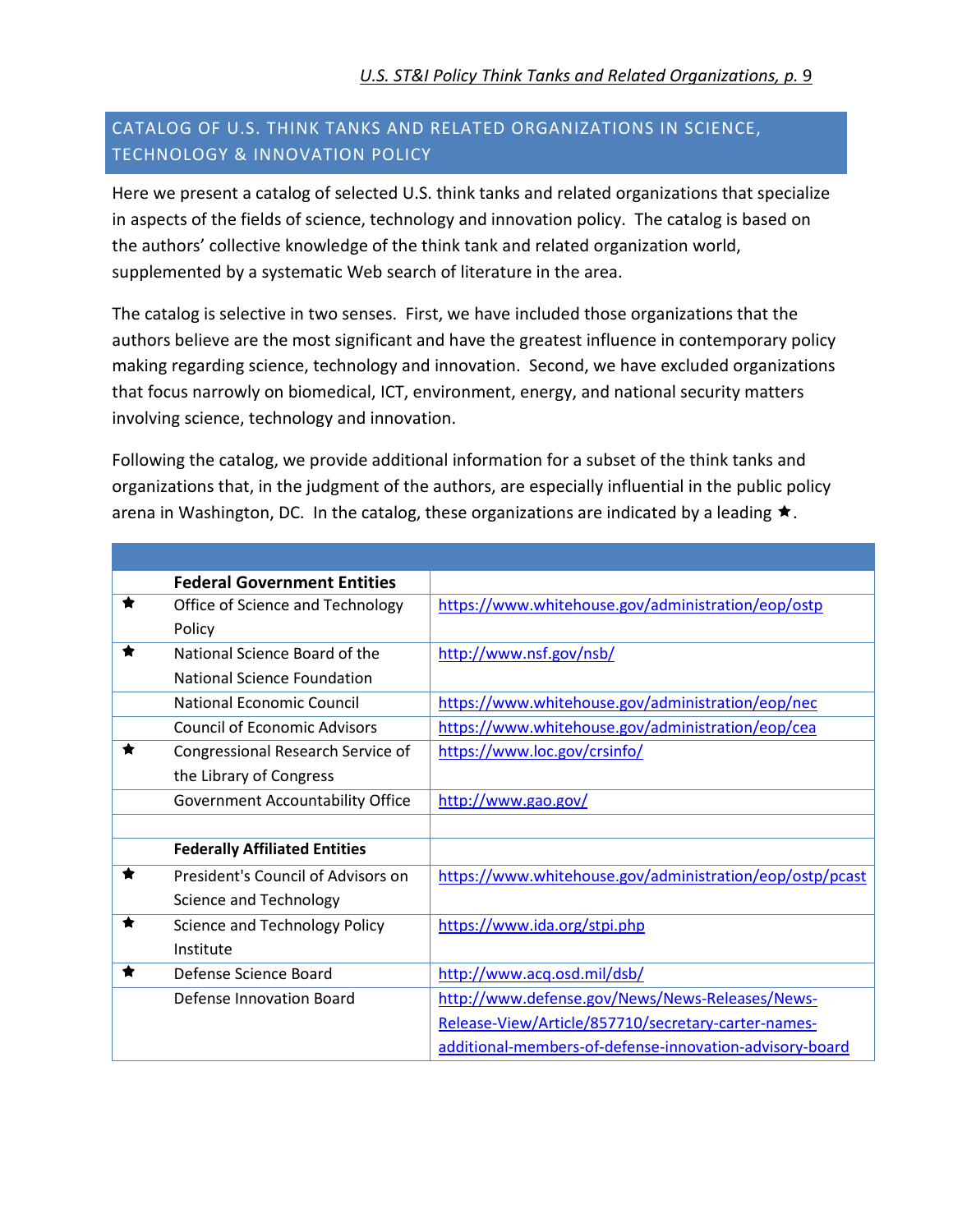| Woodrow Wilson Int'l, Center for         | https://www.wilsoncenter.org/program/science-and-       |
|------------------------------------------|---------------------------------------------------------|
| Scholars, Science, Technology and        | technology-innovation-program                           |
| <b>Innovation Program</b>                |                                                         |
|                                          |                                                         |
| <b>Non-Profit Organizations</b>          |                                                         |
| ★<br>American Association for the        | https://www.aaas.org/program/center-science-policy-and- |
| Advancement of Science, Center           | society-programs                                        |
| for Science, Policy and Society          |                                                         |
| Program                                  |                                                         |
| ★<br>Information Technology and          | https://itif.org/                                       |
| Innovation Foundation                    |                                                         |
| National Academy of<br>★                 | http://www.nationalacademies.org/                       |
| Sciences/National Academy of             |                                                         |
| Engineering/National Academy of          |                                                         |
| Medicine                                 |                                                         |
| American Academy of Arts and             | https://www.amacad.org/                                 |
| <b>Sciences</b>                          |                                                         |
| American Enterprise Institute            | www.aei.org                                             |
| Breakthrough Institute                   | http://thebreakthrough.org/                             |
| Brookings Institution, Center for        | https://www.brookings.edu/center/center-for-technology- |
| <b>Technology Innovation</b>             | innovation/                                             |
| Cato Institute                           | www.cato.org                                            |
| <b>Center for American Progress</b>      | https://www.americanprogress.org/                       |
| Center for Policy on Emerging            | http://www.c-pet.org/                                   |
| Technologies                             |                                                         |
| Center for Strategic and                 | www.csis.org                                            |
| <b>International Studies</b>             |                                                         |
| <b>Council on Competitiveness</b>        | www.compete.org                                         |
| <b>Economic Policy Institute</b>         | http://www.epi.org/                                     |
| <b>Federation of American Scientists</b> | http://fas.org/                                         |
| Heritage Foundation                      | http://www.heritage.org/                                |
| <b>Kaufmann Foundation</b>               | www.kaufmann.org                                        |
| New America, Open Technology             | https://www.newamerica.org/oti/                         |
| Institute                                |                                                         |
| Potomac Institute for Policy Studies     | http://www.potomacinstitute.org/                        |
| RAND, Science, Technology and            | http://www.rand.org/jie/science-technology-policy.html  |
| <b>Policy Program</b>                    |                                                         |
| Resources for the Future                 | www.rff.org                                             |
| RTI International                        | https://www.rti.org/                                    |
| SRI International, Center for            | https://www.sri.com/about/organization/global-          |
| Innovation Strategy and Policy           | partnerships/cisp                                       |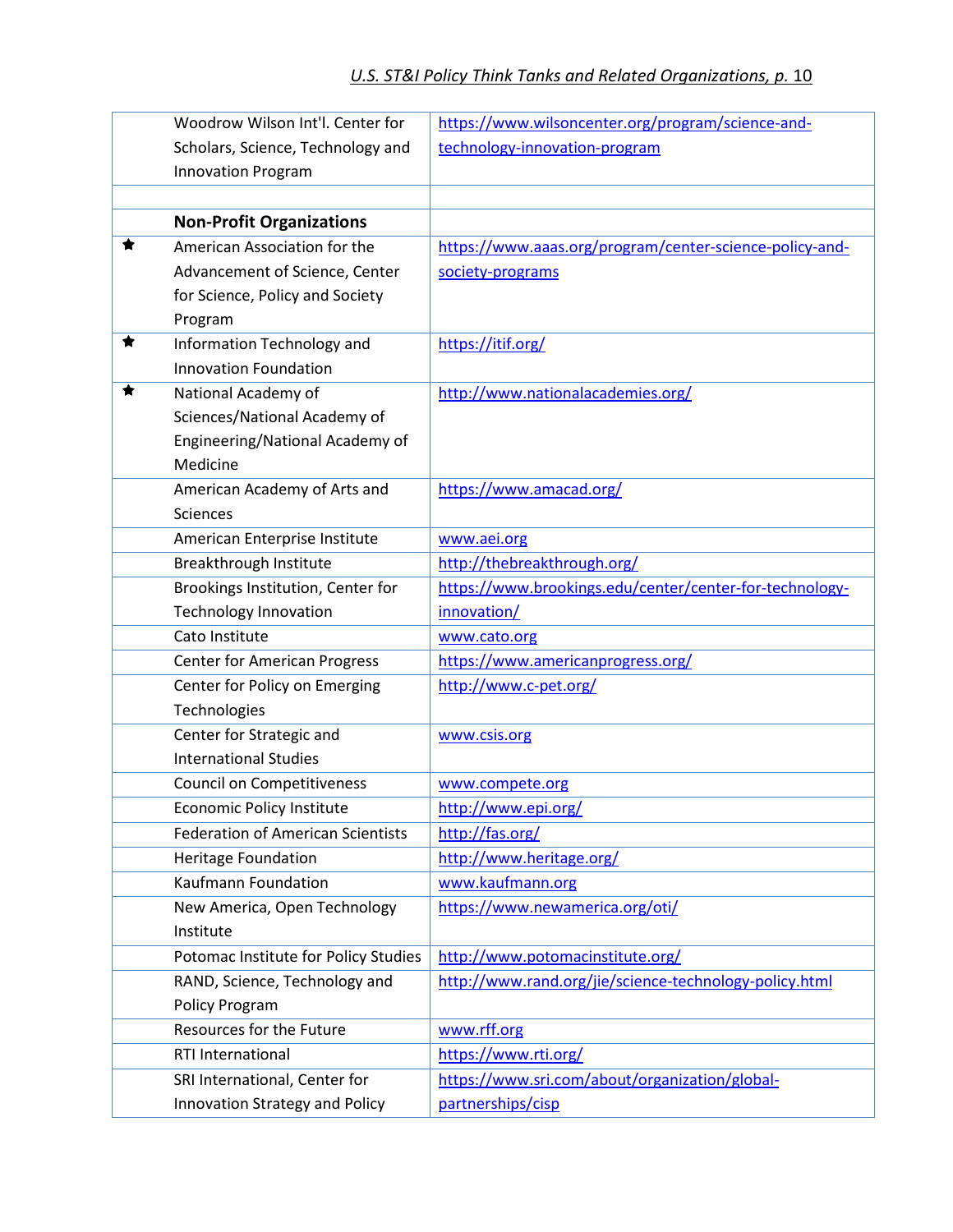| <b>Technology Policy Institute</b>  | https://techpolicyinstitute.org/                     |
|-------------------------------------|------------------------------------------------------|
|                                     |                                                      |
| <b>Profit-making Organizations</b>  |                                                      |
| McKinsey Global Institute,          | http://www.mckinsey.com/mgi/our-research/technology- |
| Technology and Innovation           | and-innovation                                       |
|                                     |                                                      |
| <b>Academic Organizations</b>       |                                                      |
| Arizona State University, Institute | https://sfis.asu.edu/                                |
| for the Future of Innovation in     |                                                      |
| Society                             |                                                      |
| MIT, Industrial Performance Center  | http://ipc.mit.edu/                                  |
| Carnegie Mellon University, Dept.   | https://www.cmu.edu/epp/                             |
| of Engineering and Public Policy    |                                                      |
| George Washington University,       | https://cistp.elliott.gwu.edu/                       |
| Center for International Science    |                                                      |
| and Technology Policy               |                                                      |
| Georgia Institute of Technology,    | http://www.spp.gatech.edu/                           |
| <b>School of Public Policy</b>      |                                                      |

# DETAILS OF KEY THINK TANKS AND RELATED ORGANIZATIONS

As noted before the table, we offer here a few details about a subset of the think tanks and related organizations that, in our judgment, that have the greatest influence in policy making for science, technology and innovation at the Federal level in Washington, DC. This is not to say that the organizations we chose not to discuss here do not make important contributions; rather, it is to say that the ones we have selected are engaged over a wide array of relevant issues on a sustained basis and engage substantial participation and attention by the relevant policy making communities.

#### OFFICE OF SCIENCE AND TECHNOLOGY POLICY

The Office of Science and Technology Policy (OSTP) is a unit of the Executive Office of the President of the United States tasked with advising the President and his senior officials about scientific and technical aspects of important public policy issues, including the funding and conduct of R&D and the adequacy of the scientific and engineering workforce. Its Director is also the Assistant to the President for Science and Technology.

OSTP issues studies and reports on specific topics of high priority to the President and the OSTP Director, reflecting broad interests throughout the Federal government and the nation. Some of these reports are attributed to the interagency National Science and Technology Council.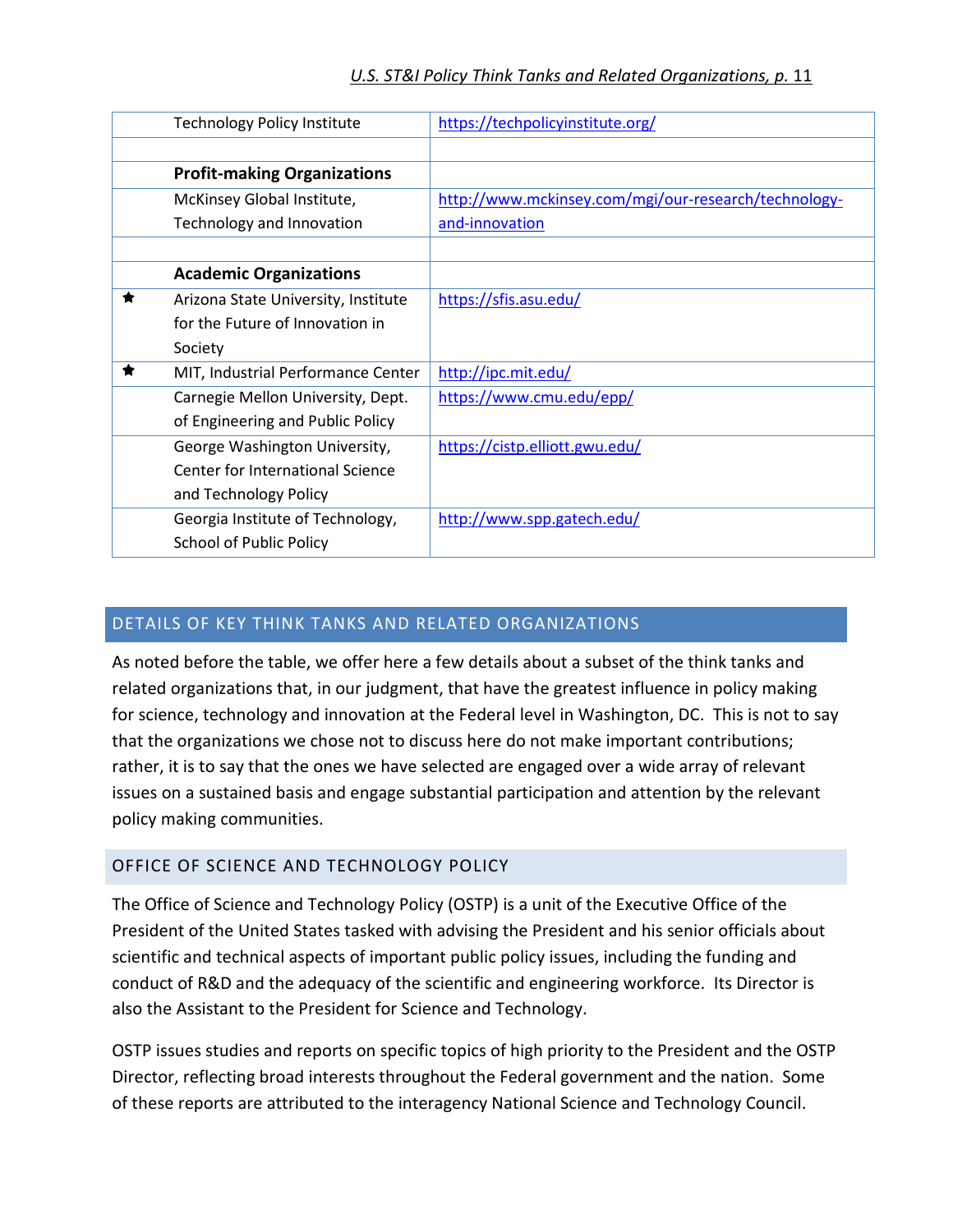#### PRESIDENT'S COUNCIL OF ADVISORS ON SCIENCE AND TECHNOLOGY

The President's Council of Advisors on Science and Technology (PCAST) is a high-level committee of members of the public distinguished by their accomplishments and leadership roles in industry, academia, government and elsewhere involving scientific and technical matters. It is co-chaired by one of its members and by the Director of OSTP.

At the request of the President, PCAST does studies and makes recommendations to the President about ways that science, technology and innovation can be brought to bear to address important national challenges in such areas as public health and safety, the environment, industrial technology and competitiveness, and so on. PCAST reports are often released in collaboration with senior White House officials, sometimes up to and including the President.

#### NATIONAL SCIENCE BOARD OF THE NATIONAL SCIENCE FOUNDATION

The National Science Board (NSB) is made up of sixteen distinguished citizens, appointed by the President with the advice and consent of the United States Senate. NSB has a dual role. One of its roles is to share with the Director of the National Science Foundation (NSF) the responsibility for administering the work of NSF. This role is unique in the Federal system; no other agency has an external board with real administrative responsibility of this type.

The second role of the NSB is to advise the President, the Congress, and the American people on the health of the scientific and technical enterprise of the United States and to recommend policies and options to strengthen that enterprise. From time to time, the NSB issues reports that advocate for significant improvements in how science and technology are supported and used in the United States.

In addition, the NSB has the formal responsibility for preparing the biannual report, *Science and Engineering Indicators*, that also serves as a compendium of statistics and analyses about a wide array of activities and issues in science, engineering, and innovation both in the United States and in other leading nations.<sup>16</sup> In this connection, the NSB is supported by the staff of NSF's National Center for Science and Engineering Statistics.

#### CONGRESSIONAL RESEARCH SERVICE OF THE LIBRARY OF CONGRESS

1

The Congressional Research Service (CRS) was discussed in the opening section of this report as an early example of a "think tank" located in government. CRS has served Congress for many

<sup>&</sup>lt;sup>16</sup> See, for example, "Science and Engineering Indicators—2016" at: www.nsf.gov/statistics/2016/nsb20161/#/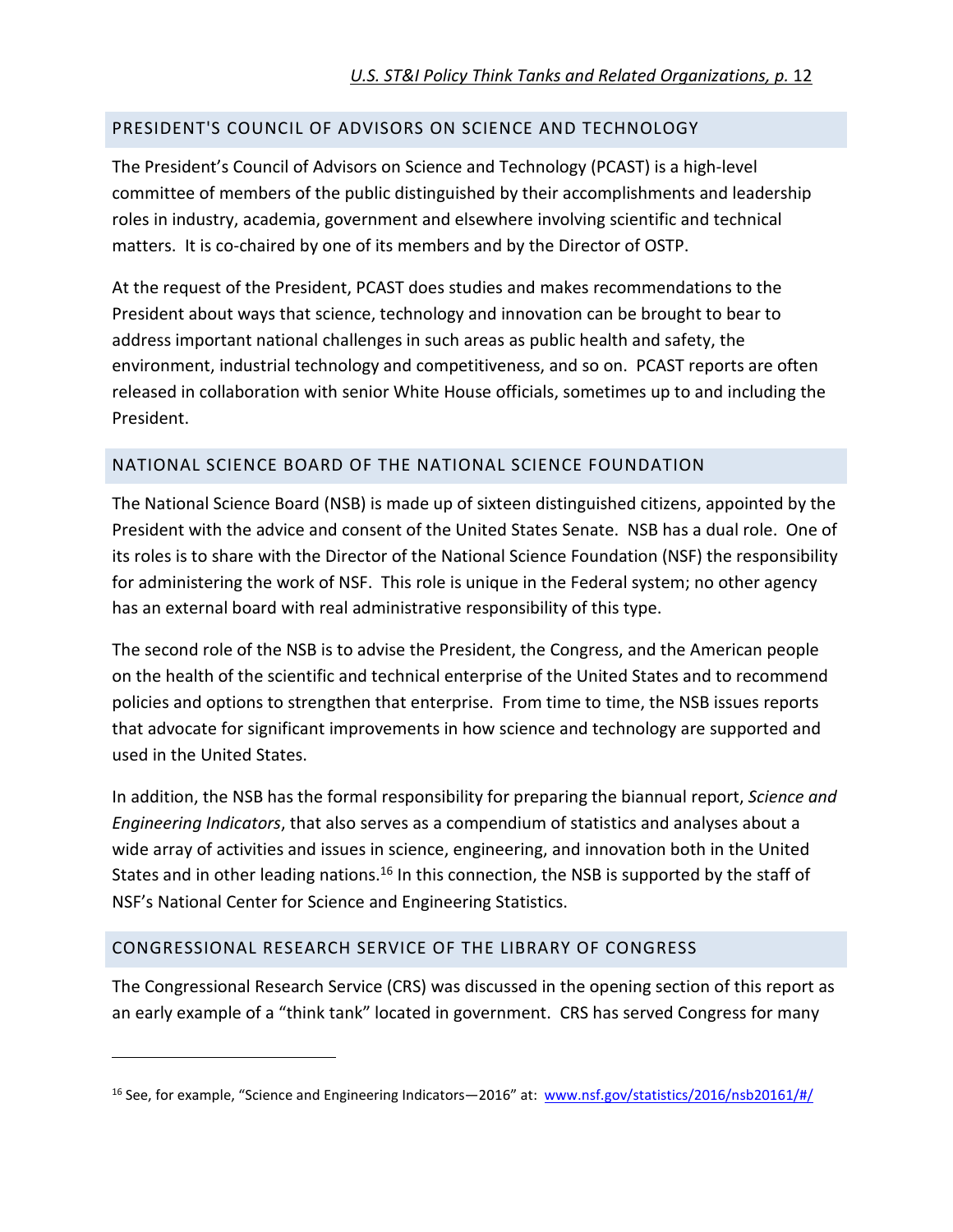decades by providing research and analysis services to the Members and committees of the United States Congress on a very wide range of issues—essentially on every significant issue in public policy that comes before the Congress for consideration.

CRS issues hundreds of reports annually. By law, the vast majority of those reports are not made public. However, despite the legal restriction on public dissemination, most of CRS' more general reports do find their way into the public arena. Reports on topics in science and technology policy related to national security, for example, can often be accessed via a Web site maintained by the Federation of American Scientists.<sup>17</sup> A broader set of CRS publications can be accessed at a site maintained by the University of North Texas.<sup>18</sup> It should be emphasized that it is not against the law to obtain, possess, or read unclassified CRS reports; the legal prohibition that exists only bars CRS from directly disseminating its reports to the public.

From the mid-1960s until the early 1990s, CRS had a Science Policy Research Division that focused heavily on R&D funding and on ways to mobilize science and technology for the economy, public health, and the environment. More recently, that work has been carried out in CRS's Resources, Science and Industry Division.

# SCIENCE AND TECHNOLOGY POLICY INSTITUTE

The Science and Technology Policy Institute (STPI) was chartered by Congress, originally as the Critical Technologies Institute, to serve as a think tank devoted to the needs of the Office of Science and Technology Policy in the Executive Office of the President. STPI is a Federally Funded Research and Development Center operated by the Institute for Defense Analyses under an agreement with the National Science Foundation.

Under its charter, STPI may also do policy studies in science and technology for other agencies and departments of the Federal government, and it has used this authority aggressively to build a Federal clientele that extends well beyond OSTP, while always keeping OSTP as its primary client organization.

Many of STPI's studies are made public, eventually if not immediately. The original focus on identifying and analyzing so-called "critical technologies" has given way to a much broader agenda of policy studies and analyses.

18

.

<sup>17</sup> https://www.fas.org/sgp/crs/

http://digital.library.unt.edu/explore/collections/CRSR/browse/?q=%22science%20policy%22&t=dc\_subject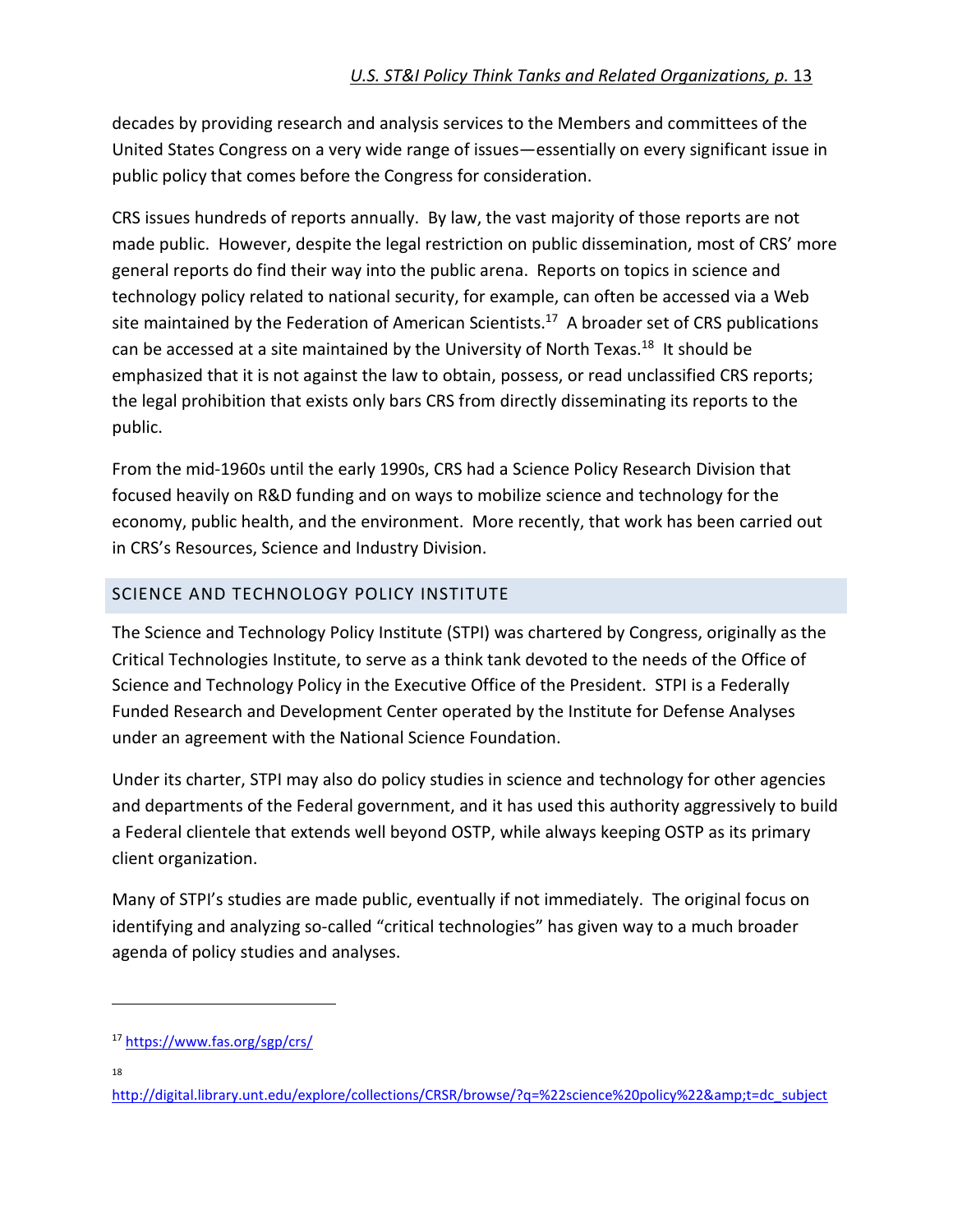#### DEFENSE SCIENCE BOARD

.

The Defense Science Board is a Federal Advisory Committee, first chartered sixty years ago, to "...provide independent advice and recommendations on matters relating to the Department of Defense's (DoD) scientific and technical enterprise..." to the senior civilian leadership of the Department of Defense, including the Secretary of Defense. While its formal remit is to advice on the DoD scientific and technical enterprise, the scope of that enterprise is so broad and touches the commercial marketplace in so many ways that the view of the Board often have important implications for civilian science and technology as well.

# NATIONAL ACADEMY OF SCIENCES/NATIONAL ACADEMY OF ENGINEERING/ NATIONAL ACADEMY OF MEDICINE

The "National Academies," consisting of the National Academy of Sciences, the National Academy of Engineering, and the National Academy of Medicine, operate what is undoubtedly the largest enterprise devoted to strategic studies and analyses of science, technology and innovation, including its public policy aspects. $^{19}$ 

The National Academies operate under a congressional charter first adopted in 1864, which also makes them one of the oldest, if not the oldest, American think tanks. In addition to advising government agencies and departments, the Academies also serve as the nation's foremost honorary societies, recognizing distinguished accomplishments by leading scientists, engineers, physicians and others. Committees of Academy members and other volunteer experts, assisted by well over one thousand staff members, conduct hundreds of studies annually at the request of government, and a much smaller number at their own initiative.

# AMERICAN ASSOCIATION FOR THE ADVANCEMENT OF SCIENCE: CENTER OF SCIENCE, POLICY, AND SOCIETY PROGRAMS

The AAAS is one of the world's largest scientific societies and perhaps the largest devoted to both interdisciplinary science and technology and encouraging scientists and engineers to work together to address the world's greatest social, economic, and environmental challenges. AAAS

<sup>&</sup>lt;sup>19</sup> For a recent TPI study of the role of the National Academies see, "The Roles of the U.S. National Academies in Influencing Federal S&T Initiatives." A report to NEDO by George R. Heaton, Jr., Christopher T. Hill, and Patrick H. Windham, December 2014. On-line at:

http://www.technopoli.net/yahoo\_site\_admin1/assets/docs/National\_Academies\_and\_ST\_Initiatives.25281253.p df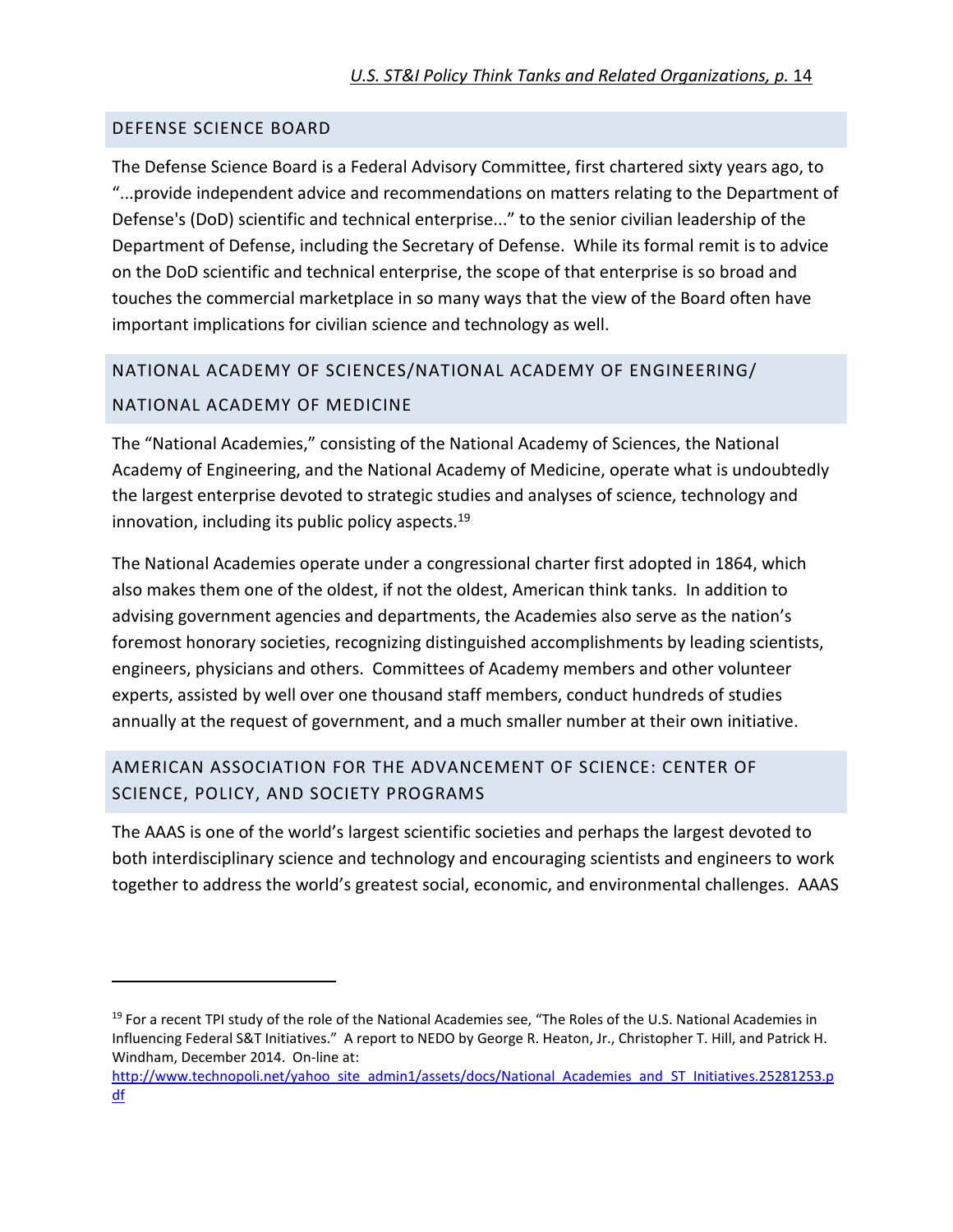publishes a number of research journals, including *Science*. Its annual meetings in the United States draw thousands of scientists and engineers, students, policy makers, and journalists.

For many years, AAAS has played a leading role in hosting and guiding discussions of science, technology, innovation, and medical policy in Washington, DC, and in some state capitals as well. It is well established in STIP circles for leading an annual analysis of the place of science and engineering in the Budget of the United States. AAAS also coordinates and partially funds a large program for science and engineering fellows who are typically early-to-mid-career scientists and engineers who serve for one or two years in temporary advisory positions on congressional staffs or with Federal agencies.<sup>20</sup> In addition, AAAS organizes and hosts an annual Forum on Science and Technology Policy in Washington that convenes more than 500 leading analysts, academics, government officials, and others to hear presentations and to discuss current front -burner issues in science and technology policy, always including but never limited to discussions of the Federal R&D budget

#### INFORMATION TECHNOLOGY AND INNOVATION FOUNDATION (ITIF)

ITIF is a private, non-profit research and analysis think tank that is focused on two broad topics: innovation policy and information policy, with the latter heavily focused on the digital future. ITIF publishes numerous reports and studies. In addition, it is quite active in hosting seminars and workshops for the policy community as well as for Congress and in other venues. Its leaders are active bloggers and frequently testify before Congress and contribute to panels and reports of other organizations. Many of their events are open to the public.

# ARIZONA STATE UNIVERSITY, INSTITUTE FOR THE FUTURE OF INNOVATION IN **SOCIETY**

In the past decade or so, Arizona State University in Tempe, Arizona, has emerged as a leading academic institution in a variety of aspects of science, technology and innovation policy. It has recently established a new School for the Future of Innovation in Society. All of its work in science, technology and innovation policy can be characterized by an unusual focus on and sensitivity to the role of society in both shaping and being shaped by STI developments and policies. The focal point of its policy engagement is the new Institute for the Future of Innovation in Society, the research and engagement arm of the School. The Institute's Consortium for Science, Policy, and Outcomes has a presence in Washington, DC.

.

<sup>&</sup>lt;sup>20</sup> Many other scientific and technical societies now support such fellows, almost always in close coordination with the AAAS effort. In addition, AAAS has organized programs to support similar fellows in other agencies, such as the Environmental Protection Agency and the United States Department of State.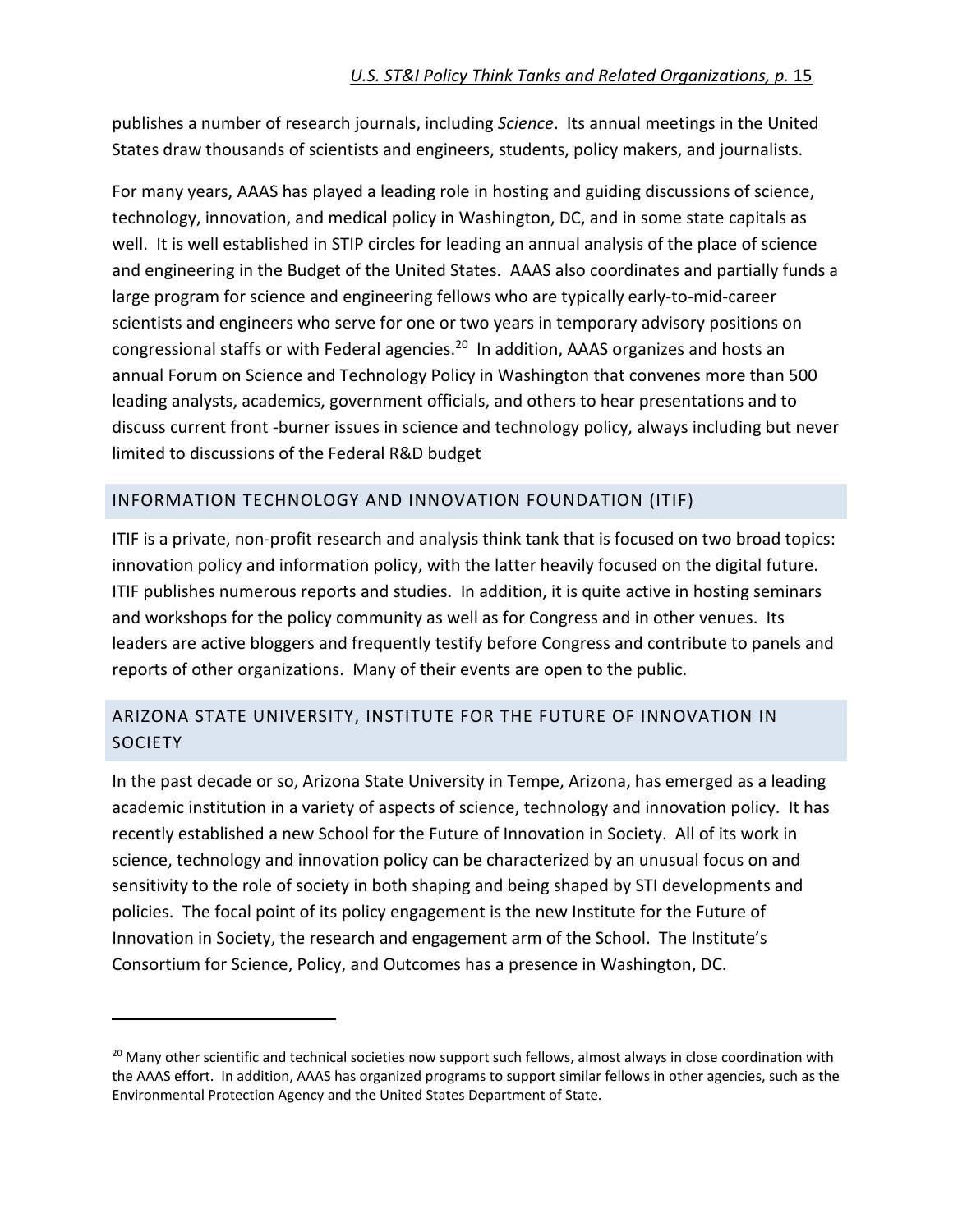#### MIT, INDUSTRIAL PERFORMANCE CENTER

For nearly a century, MIT has played a very strong role in U.S. science, technology, and innovation policy. Its contributions and engagements at technical, leadership and policy levels remain unmatched by any other university in the United States. These contributions are also extremely diverse, involving many faculty, staff, and students, and this diversity makes it challenging to identify any single entity at MIT that addresses science, technology, and innovation policy. We highlight here MIT's Industrial Performance Center, which does comparative studies of the role of technology and management in affecting the performance of industrial sectors, but that is only one of many entities. MIT maintains an office in Washington, DC, that can serve as a point of entry into MIT's myriad contributors and that, itself, is an important contributor to national discussions on science and technology policy, innovation, manufacturing, and other topics.

#### CLOSING OBSERVATIONS

In what ways are the think tanks and other organizations discussed above particularly important and influential in overall science, technology, and innovation policy? Within the government, OSTP is of course very important, and PCAST periodically issues influential reports. The Science and Technology Policy Institute is important because it serves OSTP. The National Science Board helps shape basic research policy. In the defense technology community, the Defense Science Board is highly influential. Within Congress, CRS is very important. It is nonpartisan and does not offer policy recommendations, but members of Congress and their staffs rely heavily on the analyses CRS prepares and on the broad specialized experience of senior CRS analysts

Outside of government, the National Academies are the largest, most important, and probably most influential STI policy think tanks. They have a formal charter to advise the Federal government that dates back to the 1860s, and they receive government contract funding to do most of their specific studies. However, they work diligently to remain independent of the policy and political interests of any particular Administration or congressional interest. In addition to issuing reports of their studies, they hold hundreds of meetings each year that bring experts, government officials, and interest group leaders together to explore issues and policy options.

In recent years, the Information Technology and Innovation Foundation (ITIF) has become an important "thought leader" on STI policy issues. While it focuses on information technology and acknowledges that it receives funding from firms in the IT industry, it also is one of the few organizations that also makes recommendations about general innovation policy. Each year it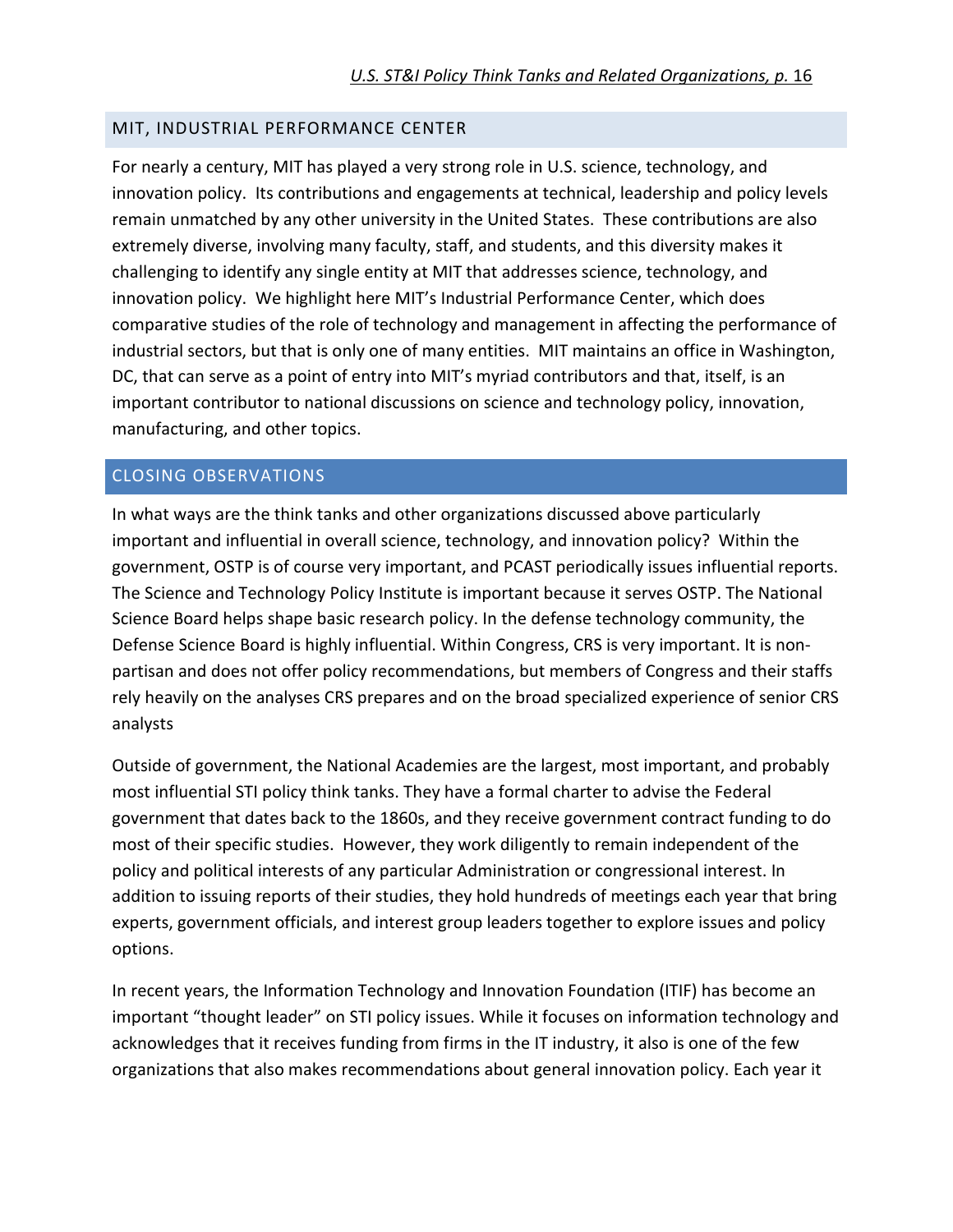also conducts many policy sessions, giving it an important role in Washington's conversations about STI policy.

A key point is that the influence of particular think tanks is not static, but changes depending on the importance of particular policy issues and other factors. For example, the Council on Competitiveness became very influential in the 1980s and 1990s when economic competitiveness was a central concern, while new organizations such as ITIF have grown in relative influence with the rise of information technology.

The best-known privately-funded think tanks in Washington, DC, play only limited roles in science, technology, and innovation policy. For example, the Brookings Institution has a "Center for Technology Innovation," but it focuses on policy issues related to applications of digital technologies and not on science, technology, and innovation more broadly. The American Enterprise Institute (AEI), another large and well-known think tank, has a "Center for Internet, Communications, and Technology Policy," but it also focuses more narrowly on information and communications technologies.<sup>21</sup>

Finally, as has often been observed, science and technology impinge on nearly every important issue facing national governments. Furthermore, the political system has looked to "innovation" as a means to address an ever-broadening array of problems. Thus, one can find many think tanks and related organizations that incorporate some aspects of science, technology and/or innovation into their studies, analyses, reports, and communications. These range from organizations focused on national security, public health, environment and energy, to those concerned with criminal justice, child rearing, and foreign affairs. As a result, the community of organizations in Washington, DC, that is concerned with science, technology and innovation policy is ever-evolving and its boundaries are ever-shifting as the needs and interests of policy makers and the public change.

1

 $21$  One problem today in Washington, DC, is that the information and telecommunications community has appropriated the word "technology" to mean only digital and information technologies. As a result, a number of organizations that have the word "technology" in their names in fact pay little or no attention to most other technologies. The Technology Policy Institute is an example of this phenomenon.